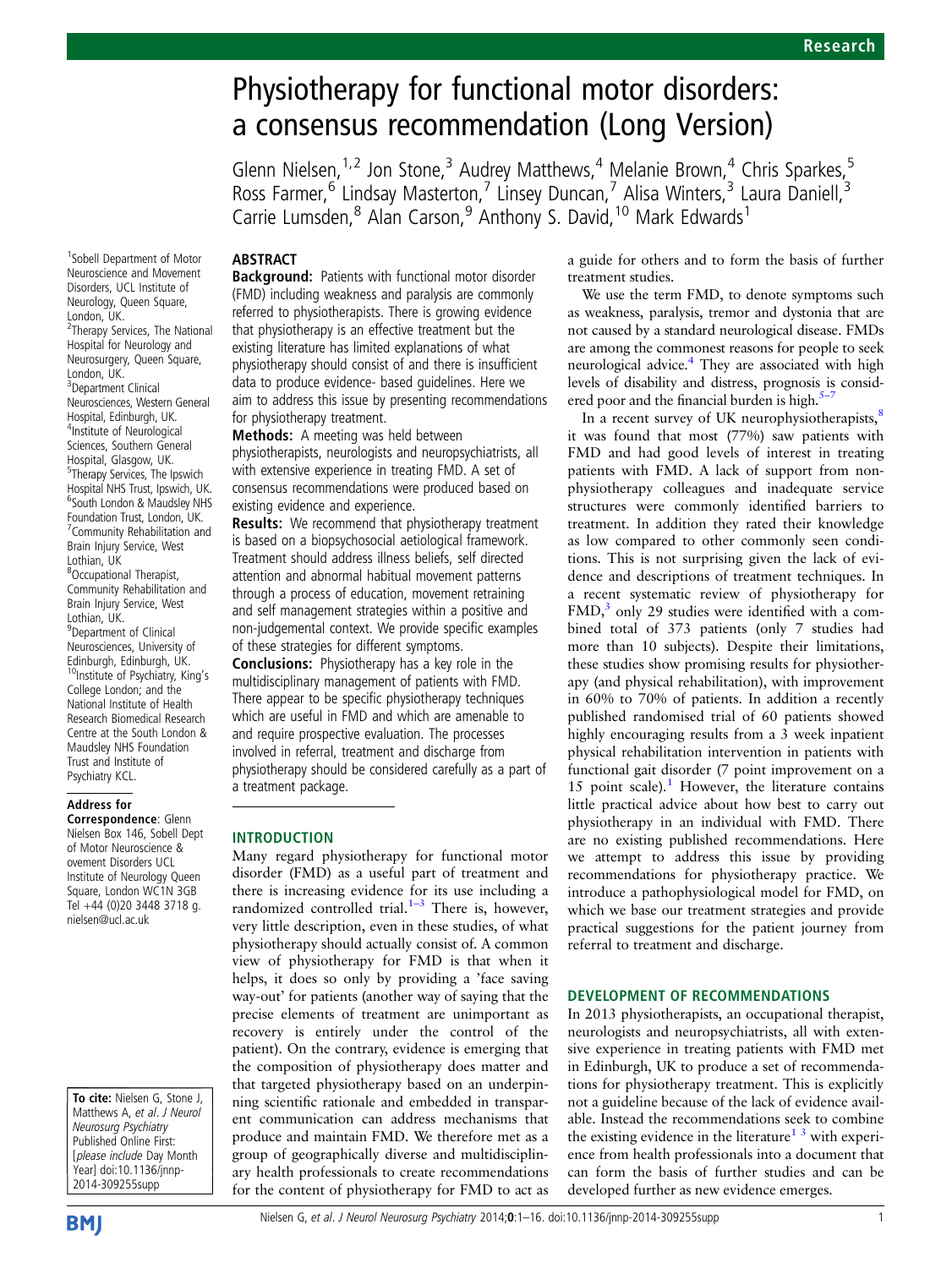# Research

### SYMPTOM MODEL AND RATIONALE FOR PHYSIOTHERAPY

Our aetiological framework is a biopsychosocial framework in which a heterogeneous mixture of predisposing, precipitating and perpetuating factors need to be considered and formulated with the acceptance that relevant factors differ between different patients (Table 1).

More specifically for FMD we base some of our recommendations on a model for the mechanism of symptoms which may be more homogeneous between patients. In this model FMD is conceived as an involuntary but learned habitual movement pattern driven by abnormal self directed attention. We emphasise that this is commonly triggered by physical or psychophysiological events such as injury, illness, pain and dissociation with panic and is mediated by illness beliefs and expectation. $9-11$  $9-11$  Life events, emotional disorder and personality traits are relevant in understanding and treating some patients with FMD, especially in cases where a clear link exists between mood/anxiety and symptom exacerbation. However our recommendations, in keeping with revised criteria in  $DSM-5$ ,<sup>[12](#page-14-0)</sup> move away from an assumption that "recent stress" and a purely psychological model is essential to understand and treat patients with FMD.

### PHYSIOTHERAPY WITHIN A MULTIDISCIPLINARY APPROACH TO FMD

Physiotherapy is one of many interventions that may help FMD. Others may include simple education, psychological treatment, occupational therapy, speech and language therapy, hypnosis, medication and vocational rehabilitation. We recommend however that for patients with physical disability, that physiotherapy informed by awareness of the complexities of FMD should take a primary role in treatment in many patients. We also suggest that when psychological treatment is indicated, in some cases it may be more effectively delivered after or alongside successful physiotherapy.

We propose that physiotherapy has an important role in normalising illness beliefs, reducing abnormal self directed attention and breaking down learned patterns of abnormal movement through:

- 1. Education
- 2. Demonstration that normal movement can occur
- 3. Retraining movement with diverted attention
- 4. Changing maladaptive behaviours related to symptoms

### DIAGNOSIS, PHYSICIAN EXPLANATION AND REFERRAL TO PHYSIOTHERAPY

Recommendations for assessment and correct diagnosis of FMD are available elsewhere.<sup>[14 15](#page-14-0)</sup> There is a consensus among health professionals regarding the importance of a clear physician explanation to the patient and their carers regarding the diagnosis<sup>[16 17](#page-14-0)</sup> (detailed further below). The critical outcomes of the explanation which appear to facilitate physiotherapy are:

- 1. An understanding by the patient that their treating health professionals accept that they have a genuine problem (i.e. not "imagined" or "made up").
- 2. An understanding by the patient that they have a problem which has the potential for reversibility (ie a problem with function of the nervous system not damage to the nervous system) and thus is amenable to physiotherapy.

A physician referral to physiotherapy for FMD should ideally contain a description of what the patient has been told and should be shared with the patient. Awareness of other relevant symptoms that may be present such as pain, fatigue, memory and concentration problems, anxiety and depression is important.

Not all patients with FMD are suitable for physiotherapy. We recommend that the following criteria should usually be met:

- 1. Patients should have received an unambiguous diagnosis of FMD by a physician, preferably using the recommendations above.
- 2. The patient should have some confidence in or openness to the diagnosis of FMD. Physiotherapy is unlikely to be helpful to someone who believes the diagnosis is wrong.
- 3. The patient desires improvement and can identify treatment goals.

Patients who do not fulfil all of these criteria may still benefit from physiotherapy. For example to aid the diagnostic and explanatory process or for disability management where rehabilitation has explicitly failed. Not all patients with an acute onset of FMD will require additional specific treatment. A proportion will experience spontaneous remission without specific treatment, but follow up studies have shown that the majority of patients remain symptomatic in the long term. $618$  As chronicity of symptoms is associated with poor outcome, we would still

| <b>Factors</b>                                                            | <b>Biological</b>                                                                                                                                                                                                                                                               | Psychological                                                                                                                                                                                                                                    | Social                                                                                                                                                                                                                                                                                                    |
|---------------------------------------------------------------------------|---------------------------------------------------------------------------------------------------------------------------------------------------------------------------------------------------------------------------------------------------------------------------------|--------------------------------------------------------------------------------------------------------------------------------------------------------------------------------------------------------------------------------------------------|-----------------------------------------------------------------------------------------------------------------------------------------------------------------------------------------------------------------------------------------------------------------------------------------------------------|
| Factors acting at<br>all stages<br>Predisposing<br><b>Vulnerabilities</b> | $\blacktriangleright$ "Organic" Disease<br>$\blacktriangleright$ History of previous functional symptoms<br>$\blacktriangleright$ Genetic factors affecting personality<br>Biological vulnerabilities in nervous<br>system                                                      | $\blacktriangleright$ Emotional disorder<br>► sPersonality disorder<br>$\blacktriangleright$ Perception of childhood experience as<br>adverse<br>Personality traits<br>ь<br>Poor attachment/coping style                                         | Socio-economic/ deprivation<br>Life events and difficulties<br>Childhood neglect / abuse<br>▶<br>Poor family functioning<br>Symptom modeling of others                                                                                                                                                    |
| Precipitating<br><b>Mechanisms</b>                                        | $\triangleright$ Abnormal physiological event or state (e.<br>g. drug side effect hyperventilation, sleep<br>deprivation, sleep paralysis)<br>$\blacktriangleright$ Physical injury/pain                                                                                        | Perception of life event as negative,<br>▶<br>unexpected<br>Acute dissociative episode/panic attack.                                                                                                                                             |                                                                                                                                                                                                                                                                                                           |
| Perpetuating<br><b>Factors</b>                                            | $\blacktriangleright$ Plasticity in CNS motor and sensory<br>(including pain) pathways leading to<br>habitual abnormal movement<br>$\blacktriangleright$ Deconditioning<br>Neuroendocrine and immunological<br>abnormalities similar to those seen in<br>depression and anxiety | $\blacktriangleright$ Illness beliefs (patient and family)<br>Perception of symptoms as being<br>ь<br>irreversible<br>Not feeling believed<br>►<br>Perception that movement causes damage<br>Avoidance of symptom provocation<br>Fear of falling | $\triangleright$ Social benefits of being ill<br>Availability of legal compensation<br>Ongoing medical investigations and uncertainty<br>Excessive reliance on sources of information or<br>group<br>affiliations which reinforce beliefs that symptoms<br>are irreversible and purely physical in nature |

Table 1. A range of potential mechanisms and aetiological factors in patients with functional motor disorder (Adapted from Stone et al 2012<sup>13</sup>)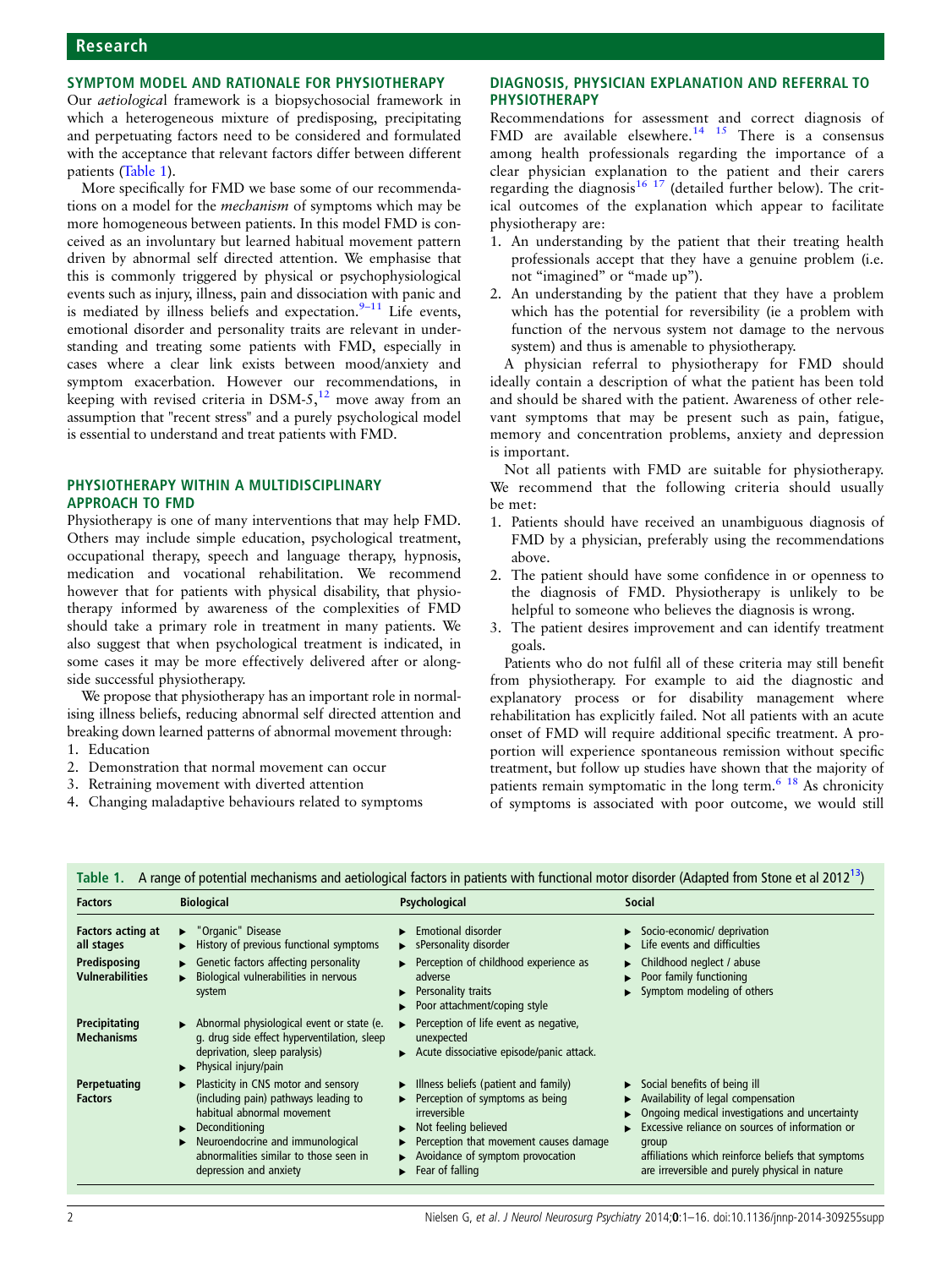recommend early referral of appropriate patients to physiotherapy. The question of how much spontaneous improvement might account for the benefit seen from physiotherapy (or indeed any other treatment) is one that needs answering via randomised clinical trials.

### PHYSIOTHERAPY ASSESSMENT

The key elements are: to gain a detailed understanding of the range of symptoms experienced; the effect on day to day function; the patient's understanding of and level of confidence in the diagnosis already given; setting goals for physiotherapy treatment and gaining rapport. If it is clear at this stage that the patient has very fixed views about an alternative diagnosis or has no wish to have physiotherapy then it may not be appropriate to proceed. The use of a treatment contract, as in other disorders, may have benefits in providing impetus for change and assisting discharge of patients not benefitting from treatment.

The initial assessment can be time consuming but we believe it is important to get a thorough history from the patient. A good assessment will help build rapport and is likely to be therapeutic in itself. The following is useful information to ascertain during the initial assessment.

### 1. Details of symptom onset and progression

The circumstances of how and when symptoms started may reveal triggering physical events such as injury, pain, viral illness, migraine, fatigue or somatic symptoms of panic. This can be followed by charting the progression of symptoms, medical investigations and previous treatment. Asking the patient about what was going on in their life at the time of symptom onset may reveal relevant physical or social stressors.

2. Comprehensive list of symptoms

Create a list of symptoms in the order of relative importance/ concern to the patient. For each symptom it can be helpful to make notes on –

- $\triangleright$  Variability does the symptoms change in severity or nature? Overall is it stable, getting better or worse?
- ▸ Severity using visual analogue scale, word descriptors, level of resulting disability etc.
- $\triangleright$  Frequency is it constant or intermittent? How many hours in a day or days in a week do they experience the symptom?
- ▸ Exacerbating and easing factors
- ▸ Prompt for information about pain and fatigue if this has not already been discussed. When the patient has significant pain, gauging irritability will help guide decisions on appropriate treatment.

3. Social History

4. Twenty-four hour routine

#### Table 2. General treatment principles of physiotherapy for FMD

- ▸ Build trust before challenging/pushing the patient
- Project confidence making it clear that the physiotherapist knows about FMD
- Create an expectation of improvement
- ▸ Open and consistent communication between the multidisciplinary team and patient
- ▸ Involve family and carers in treatment
- Limited "hands-on" treatment. When handling the patient, facilitate rather than support
- ▸ Encourage early weight bearing. "On the bed strength" will not usually correlate with ability to stand in functional weakness
- Foster independence and self management
- Goal directed rehabilitation focusing on function and automatic movement (e.g. walking) rather than the impairment (e.g. weakness) and controlled ("attention-full") movement (e.g. strengthening exercises)
- Minimise reinforcement of maladaptive movement patterns and postures
- ▸ Avoid use of adaptive equipment and mobility aids (though these are not always contra-indicated)
- Avoid use of splints and devices that immobilise joints
- Recognise and challenge unhelpful thoughts and behaviours
- Develop a self management and relapse prevention plan
- Exploring the patients 24 hour routine provides an insight into disability, the amount of support they require and symptom-relevant behaviours, such as boom bust activity patterns, poor sleep hygiene and excessive support from carers.
	- 5. Use of adaptive aids, equipment and home modifications
	- 6. Activity limitations and participation restrictions
	- 7. Explore the patients understanding of the diagnosis

Ask the patient what they have been told about their diagnosis and what their understanding is. Explore beliefs about the presence of other disease processes, the need for additional tests and prognosis. It may be helpful to ask the patient if they feel that psychological factors are relevant to their symptoms.

8. Goals for physiotherapy

9. Physical assessment

The physical assessment should have greater emphasis on activity performance and functional ability (e.g. posture, transfers, mobility, gait pattern and upper limb function) than on assessment of impairment (e.g. muscle strength and coordination), as performance on impairment assessment is unlikely to correlate with disability. Exploring habitual

movement patterns and postures often reveals problematic behaviours (e.g. sitting with fore-foot only contact with the floor in lower limb tremor or prolonged sitting with limbs in the "dystonic position" in fixed dystonia).

The information gained from the initial assessment can be formulated into a multi-factorial symptom explanation to assist the patient and physiotherapist to understand the diagnosis. This can include physical triggering factors, which may have been influenced by social events or psychological processes and symptom maintaining behaviours.

### THE TREATMENT CONTRACT / AGREEMENT

Following the initial assessment and prior to commencement of treatment it can be helpful to negotiate the terms of a treatment contract. The treatment contract outlines the plan for physiotherapy including the number, length and frequency of treatment sessions. The patient should be made aware of local policies about non-attendance and early discharge. Time limited treatment blocks will assist discharge in difficult cases where symptoms have not improved. Time limited treatment blocks may help promote self management, provide an impetus for change and increase the patients' perception of the value of sessions, potentially reducing non-attendance.

### COMPONENTS OF PHYSIOTHERAPY

Broad principles which apply to treatment of most patients with FMD are shown in Table 2.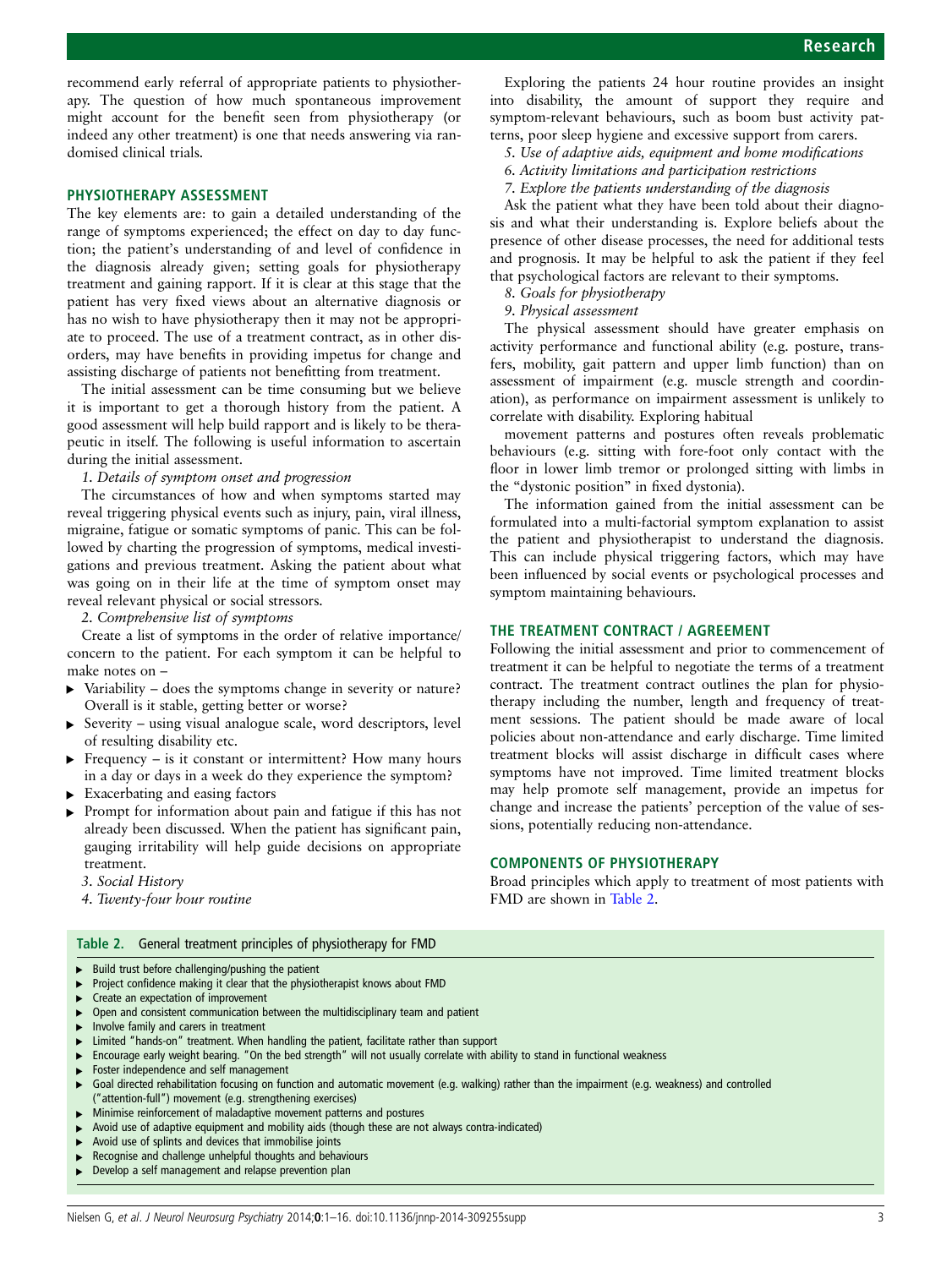# <span id="page-3-0"></span>Research

### Education

The physiotherapist, like the physician, is in an excellent position to improve the patient's understanding of their disorder throughout treatment. The explanation given should build on a thorough explanation from the referring physician.<sup>[15](#page-14-0)</sup> Useful ingredients include:

1. Use of the term functional movement disorder/limb weakness/paralysis/ tremor/dystonia/myoclonus to describe the disorder. The rationale for this in preference to 'psychogenic' or conversion disorder or other terms is explained elsewhere[.19](#page-14-0)

2. Acknowledgement that such symptoms are real, and are not imagined or "put on" (i.e. you believe them).

3. Acknowledgement that such symptoms are common and that they are commonly seen by the treating physiotherapist.

4. Explanation that symptoms can get better, that the problem is to do with nervous system functioning, not irreversible damage to the nervous system.

5. Explanation of how FMD is diagnosed using demonstration of positive clinical signs which demonstrate normal movement (see below).

6. Explanation that a wide variety of factors may be involved in triggering symptoms, including physical illness and injury and that psychological factors such as anxiety, depression or trauma may also be important.

7. Introducing the role of physiotherapy in "retraining" the nervous system to help regain control over movement.

8. It may be important to discuss other terms used for FMD and the fact that many health professionals have ambivalent or negative attitudes to FMD.

This information should be backed up with written or online information (e.g. [www.neurosymptoms.org](http://www.neurosymptoms.org)). In patients where doubts about the diagnosis remain, these often improve if therapy progresses successfully. See Table 3 below for some examples of ways to communicate with patients (available in online version only).

| Table 3. Examples of ways of speaking to patients                                                                                                                   |                                                                                                                                                                                                                                                                                                                                                                                                                                                                                                                                                                                          |  |  |
|---------------------------------------------------------------------------------------------------------------------------------------------------------------------|------------------------------------------------------------------------------------------------------------------------------------------------------------------------------------------------------------------------------------------------------------------------------------------------------------------------------------------------------------------------------------------------------------------------------------------------------------------------------------------------------------------------------------------------------------------------------------------|--|--|
| <b>INGREDIENT</b>                                                                                                                                                   | <b>EXAMPLE</b>                                                                                                                                                                                                                                                                                                                                                                                                                                                                                                                                                                           |  |  |
| <b>Explanation of the diagnosis</b>                                                                                                                                 |                                                                                                                                                                                                                                                                                                                                                                                                                                                                                                                                                                                          |  |  |
| Explain what they do have                                                                                                                                           | "You have functional weakness"<br>"You have functional tremor"                                                                                                                                                                                                                                                                                                                                                                                                                                                                                                                           |  |  |
| Emphasize the mechanism of the symptoms rather than the cause                                                                                                       | Weakness - "Your nervous system is not functioning properly but it is not damaged.<br>There is a problem with the way your brain is sending messages to your arm/leg."<br>Tremor - "You have lost control over the arm/leg. This is why it is moving by itself."                                                                                                                                                                                                                                                                                                                         |  |  |
| Explain how the diagnosis is made                                                                                                                                   | Weakness - Hoover's sign "I can see that when you try to push that leg down on the<br>floor it's weak, In fact the harder you try the weaker it becomes. But when you are<br>lifting up your other leg, can you feel that the movement comes back to normal? Your<br>affected leg is working much better when you move your good leg. What this tells me<br>is that your brain is having difficulty sending messages to the leg but that problem<br>improves when you are distracted and trying to move your other leg. This also shows us<br>that the weakness can't be due to damage." |  |  |
|                                                                                                                                                                     | Tremor - Alteration in tremor using contralateral movement "When you are trying to<br>copy the movement in your good hand, can you see that the tremor in your affected<br>hand improves? That is typical of functional tremor." Or "Can you see how difficult it is<br>for you to copy that movement with your good hand? That is typical of functional<br>tremor."                                                                                                                                                                                                                     |  |  |
| Explain what they don't have and why                                                                                                                                | "You do not have multiple sclerosis, epilepsy etc."                                                                                                                                                                                                                                                                                                                                                                                                                                                                                                                                      |  |  |
| Indicate that you believe them                                                                                                                                      | "I believe you. I do not think you are imagining / making up your symptoms / mad."                                                                                                                                                                                                                                                                                                                                                                                                                                                                                                       |  |  |
| Emphasize that it is common                                                                                                                                         | "I see lots of patients with similar symptoms."                                                                                                                                                                                                                                                                                                                                                                                                                                                                                                                                          |  |  |
| Emphasize reversibility                                                                                                                                             | "Because there is no damage you have the potential to get better. Your physical signs<br>show me that."                                                                                                                                                                                                                                                                                                                                                                                                                                                                                  |  |  |
| Emphasize that self-help is a key part of getting better                                                                                                            | "This is not your fault but there are things you can do to help it get better."                                                                                                                                                                                                                                                                                                                                                                                                                                                                                                          |  |  |
| Metaphors may be useful                                                                                                                                             | "The hardware is alright but there's a (reversible) software problem."                                                                                                                                                                                                                                                                                                                                                                                                                                                                                                                   |  |  |
| Introducing the role of depression/anxiety                                                                                                                          | "If you have been feeling low/worried, that will tend to make the symptoms even<br>worse" (often easier to achieve on a second visit).                                                                                                                                                                                                                                                                                                                                                                                                                                                   |  |  |
| Involve the family / friends`                                                                                                                                       | Explain it all to them as well                                                                                                                                                                                                                                                                                                                                                                                                                                                                                                                                                           |  |  |
| During the physiotherapy session                                                                                                                                    |                                                                                                                                                                                                                                                                                                                                                                                                                                                                                                                                                                                          |  |  |
| Asking the very immobile patient to stand up                                                                                                                        | "I know this seems odd because you can't move your legs but we think it's worth<br>trying to stand. We want to encourage the automatic movements that we know are<br>there but you can't access. Look ahead and at me"                                                                                                                                                                                                                                                                                                                                                                   |  |  |
| Asking the patient with impaired gait to walk faster or backward                                                                                                    | "I know this sounds strange but one way of encouraging automatic movement is to try<br>to move at different speeds. Walking faster or backwards involves different 'programs'<br>in the brain that may not be so affected by your condition."                                                                                                                                                                                                                                                                                                                                            |  |  |
| Discharging the patient                                                                                                                                             |                                                                                                                                                                                                                                                                                                                                                                                                                                                                                                                                                                                          |  |  |
| The patient who is angry or doesn't believe the diagnosis                                                                                                           | "From experience we know that the treatments we are using aren't effective in a<br>situation where the patient feels they have no idea what is wrong with them. Having<br>some confidence in the diagnosis doesn't make the movement return to normal, but<br>physiotherapy won't work without at least some confidence to begin with."<br>"The problem here is that I believe you, but I'm afraid you don't really believe me."                                                                                                                                                         |  |  |
| The patient who does have some confidence in the diagnosis, has been a good<br>attender but is making no progress because of insurmountable perpetuating<br>factors | "You have worked really hard on these sessions and hopefully you agree that I have<br>too. I'm sorry that I have not been able to help. I don't think further treatment from me<br>will be helpful at the moment. Remember that with your diagnosis there is always the<br>potential to improve at a later stage."                                                                                                                                                                                                                                                                       |  |  |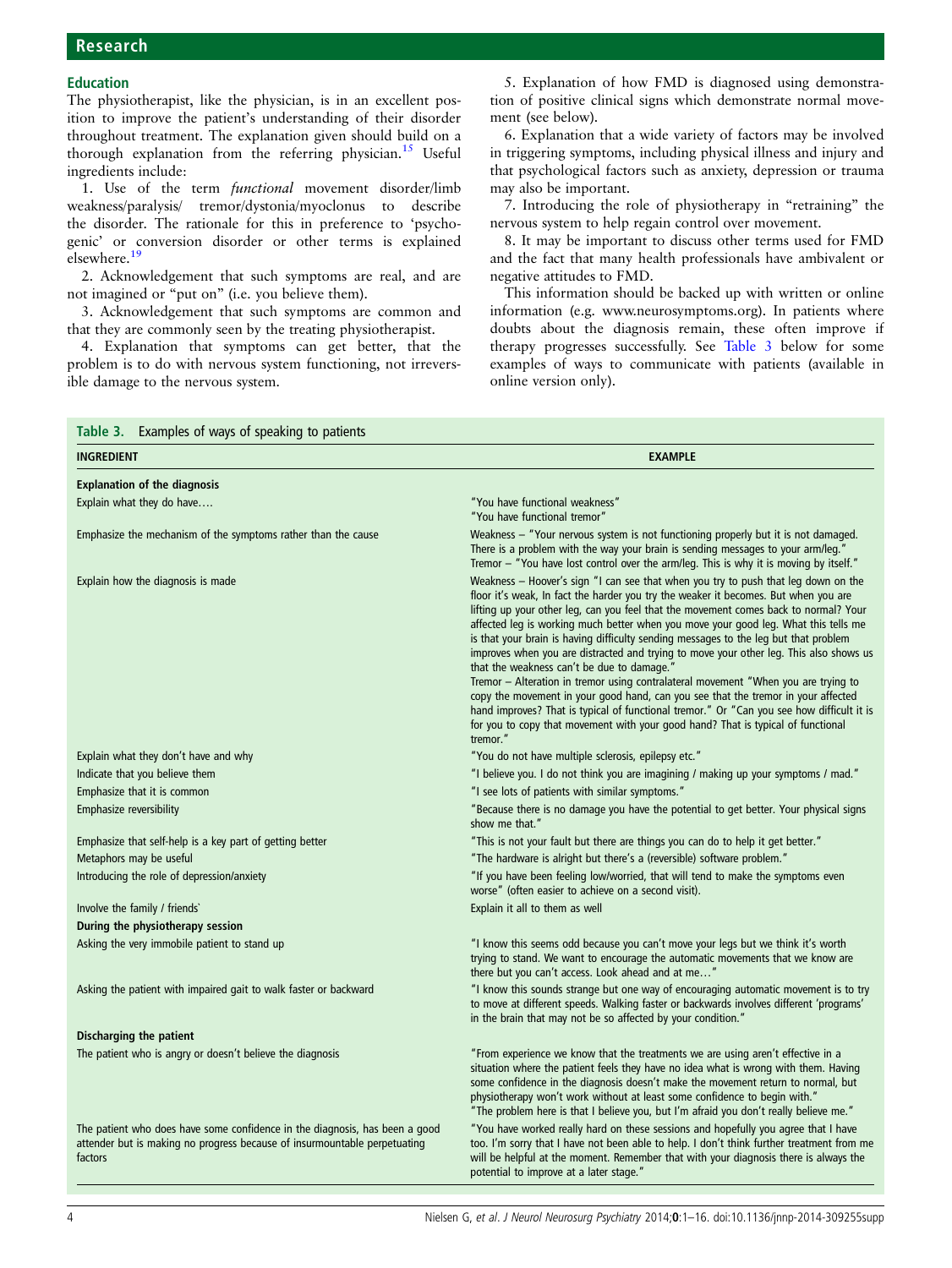### Positive signs of FMD which demonstrate the potential for normal movement

Demonstration that normal movement can occur (or that abnormal movement can stop) alters expectations about movement abnormalities, and can be a powerful way of convincing a sceptical patient (and their family) that their diagnosis of FMD is correct and the problem is potentially reversible.<sup>[20](#page-14-0)</sup> Several clinical signs to elicit normal movement and differentiate functional symptoms from neurological disease have been described. These are used as part of diagnosis to positively identify FMD, rather than it being just a diagnosis of exclusion. Some of these signs are listed in Table 4.

#### Retraining movement with diverted attention

The challenge for the physiotherapist is to demonstrate normal movement in the context of meaningful activity such as walking. The key is to minimise self focused attention via distraction or preventing the patient from cognitively controlling movement and to stimulate automatically generated movement. This can be achieved by altering the focus of motor attention, such as thinking about a different part of the movement or trying fast, rhythmical, unfamiliar or unpredictable movement.

Distraction can occur on a cognitive level for example engaging attention away from the affected limb(s) with conversation, music or mental tasks such as arithmetic. However, task orientated exercises [\(Table 5\)](#page-5-0) are preferred as they are often more effective, translate directly into improved function and encourage implicit motor control. Meaningful automatic movement and muscle activity can be generated by weight bearing or automatic postural responses such as when sitting on an unstable surface (e.g. a therapy ball). Table  $5$  includes further suggestions of how to demonstrate normal movement in different situations and other specific techniques for individual symptoms.

### Other Physiotherapy Treatment Strategies

#### Use of Language

Using the right language may matter. Explanations that correctly remove blame, fault or implications of voluntariness are useful. For example: "your brain is attending to your body in an abnormal way", or "tests have shown that your muscles are capable of movement", as opposed to "...you can move your muscles."

The words used when asking the patient to move may also be important. Language may help trigger automatic movement, for example "allow your leg to come forward" may produce movement in a better way to "step/move your leg forward". During

physiotherapy sessions you may pick up on cues or prompts that are more useful for individual patients.

#### Exercise – Nonspecific and graded

Nonspecific graded exercise should be considered as part of all general rehabilitation programmes to address reduced exercise tolerance and symptoms of chronic pain and fatigue. There is some evidence for this in FMD.<sup>21</sup> Success here is dependent on getting the intensity right to prevent exacerbation of symptoms and promote adherence/compliance with the programme. Graded exercise has been shown in large randomised trials to moderately improve outcomes in patients with chronic fatigue syndrome $22$  a common accompaniment to FMD (see below) and is likely to be beneficial to many patients.

#### Visualisation

Some patients may find visualisation techniques helpful during movement. This may work as a form of distraction whereby the patient imagines a more fluid motor task or pleasant scenario while engaged in tasks. Visualisation may be unhelpful if it encourages self focus during movement.

### Mirrors and Video

Mirrors and the use of video can be helpful in providing feedback to patients about their movements, posture or gait pattern which are often significantly different to how they imagine them to be. $^{23}$  $^{23}$  $^{23}$  Moving in front of a mirror may also help distract attention from monitoring body sensations.

#### Hypersensitivity/Allodynia

Interventions aimed at desensitisation may be appropriate where hypersensitivity and allodynia are present. This can include graded sensory stimulation, graded return to normal activity, exercise and transcutaneous electrical nerve stimulation (TENS).

### Rehabilitation Diary or Workbook

Completion of a rehabilitation diary or workbook with support from the physiotherapist may be a useful technique to help the patient reflect, remember and reinforce the

information provided during physiotherapy. The patient can use the diary to keep track of goals, outcome measures and achievements, treatment strategies, activity plans etc. A diary may improve compliance with treatment, and encourage self management.

| Table 4. Clinical Signs which can be shown to a patient with FMD to demonstrate the diagnosis and potential for reversibility and examples of<br>how to discuss it with patients.                                                   |                                                                                                                                                                                                                                                                                                                                                                                                                                                                                                                                                                                                      |  |  |
|-------------------------------------------------------------------------------------------------------------------------------------------------------------------------------------------------------------------------------------|------------------------------------------------------------------------------------------------------------------------------------------------------------------------------------------------------------------------------------------------------------------------------------------------------------------------------------------------------------------------------------------------------------------------------------------------------------------------------------------------------------------------------------------------------------------------------------------------------|--|--|
| Hoover's sign<br>Weakness of hip extension which returns to normal with contralateral hip flexion<br>against resistance.                                                                                                            | 'I can see that when you try to push that leg down on the floor its weak, In fact the<br>harder you try the weaker it becomes. But when you are lifting up your other leg.<br>can you feel that the movement in your bad leg comes back to normal? Your<br>affected leg is working much better when you move your good leg. What this tells<br>me is that your brain is having difficulty sending messages to the leg but that<br>problem improves when you are distracted and trying to move your other leg. This<br>also shows us that the weakness must be reversible / cannot be due to damage". |  |  |
| <b>Hip Abductor Sign</b><br>Weakness of hip abduction which returns to normal with contralateral hip abduction<br>against resistance.                                                                                               | Similar to Hoover's sign.                                                                                                                                                                                                                                                                                                                                                                                                                                                                                                                                                                            |  |  |
| Distraction or entrainment of a tremor<br>Abolishing tremor by asking the patient to copy rhythmical movements or generate<br>ballistic movements with the contralateral limb (i.e. index to thumb tapping at<br>different speeds). | 'When you are trying to copy the movement in your good hand can you see that the<br>tremor in your affected hand improves? That is typical of functional tremor'.                                                                                                                                                                                                                                                                                                                                                                                                                                    |  |  |

Nielsen G, et al. J Neurol Neurosurg Psychiatry 2014;0:1-16. doi:10.1136/jnnp-2014-309255supp 5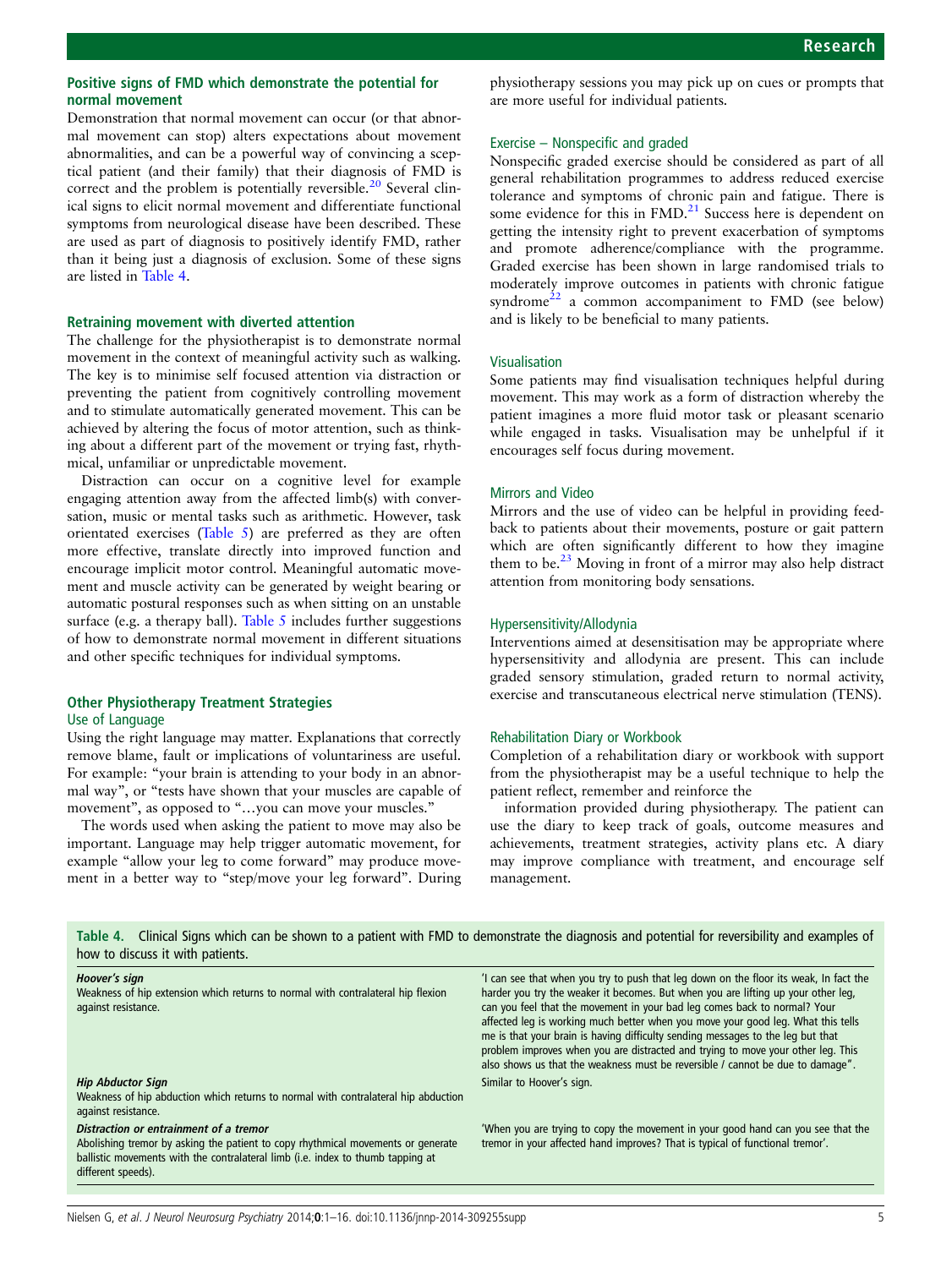<span id="page-5-0"></span>

| Symptom                               | <b>Movement Strategy</b>                                                                                                                                                                                                                                                                                                                                                                                                                                                                                                                                                                                                                                                                                                                                                                                                                                                                                                                                                                                                                                                                                                                                                                                                            |
|---------------------------------------|-------------------------------------------------------------------------------------------------------------------------------------------------------------------------------------------------------------------------------------------------------------------------------------------------------------------------------------------------------------------------------------------------------------------------------------------------------------------------------------------------------------------------------------------------------------------------------------------------------------------------------------------------------------------------------------------------------------------------------------------------------------------------------------------------------------------------------------------------------------------------------------------------------------------------------------------------------------------------------------------------------------------------------------------------------------------------------------------------------------------------------------------------------------------------------------------------------------------------------------|
| Leg weakness                          | Early weight bearing with progressively less upper limb support, e.g. 'finger-tip' support, preventing the patient from taking weight through<br>walking aids/supporting surfaces.<br>Standing in a safe environment with side to side weight shift.<br>Crawling in 4 point then 2 point kneeling<br>Increase walking speed<br>Treadmill walking (with or without a body weight support harness and feedback from a mirror).                                                                                                                                                                                                                                                                                                                                                                                                                                                                                                                                                                                                                                                                                                                                                                                                        |
| Ankle weakness                        | Elicit ankle dorsiflexion activity by asking patient to walk backwards, with anterior/posterior weight shift while standing or by walking sliding<br>feet along the floor.<br>Use of electrical muscle stimulation                                                                                                                                                                                                                                                                                                                                                                                                                                                                                                                                                                                                                                                                                                                                                                                                                                                                                                                                                                                                                  |
| Upper limb weakness                   | Weight bear through the upper limbs, weight bearing with weight shift or crawling.<br>Minimise habitual non-use by using the weak upper limb functionally to stabilise objects during tasks, for example stabilise paper when writing, a<br>plate when eating.<br>Practice tasks that are very familiar or important to the individual, that may not be associated with symptoms e.g. use of mobile phone, computer,<br>tablet. Stimulate automatic upper limb postural response by sitting on an unstable surface such as a therapy ball, resting upper limbs on a<br>supporting surface.                                                                                                                                                                                                                                                                                                                                                                                                                                                                                                                                                                                                                                          |
| Gait disturbance                      | Speed up walking (in some cases this may worsen walking pattern).<br>Slow down walking speed.<br>Walk by sliding feet forward, keeping plantar surface of foot in contact with the ground. (i.e. like wearing skis) Progress towards normal walking<br>in graded steps.<br>Build up a normal gait pattern from simple achievable components that progressively approximate normal walking. For example - side to side<br>weight shift, continue weight shift allowing feet to "automatically" advance forward small amounts, progressively increase this step length with<br>the focus on maintaining rhythmical weight shift rather than the action of stepping.<br>Walk carrying small weights / dumbbells in each hand.<br>Walking backwards or sideways.<br>Walk to a set rhythm (e.g. in time to music, counting: 1,2,1,2).<br>Exaggerated movement (e.g. walking with high steps).<br>Walking up or down stairs (this is often easier that walking on flat ground).                                                                                                                                                                                                                                                           |
| Upper limb tremor                     | Make the movement "voluntary" by actively doing the tremor, change the movement to a larger amplitude and slower frequency then slow the<br>movement to stillness.<br>Teach the patient how to relax their muscles by actively contracting their muscles for a few seconds then relaxing.<br>Changing habitual postures and movement relevant to symptom production.<br>Perform a competing movement For example clapping to a rhythm or a large flowing movement of the symptomatic arm as if conducting an<br>orchestra.<br>Focus on another body part, for example tapping the other hand or a foot.<br>Muscle relaxation exercises. For example progressive muscle relaxation techniques, EMG biofeedback from upper trapezius muscle or using mirror<br>feedback.                                                                                                                                                                                                                                                                                                                                                                                                                                                              |
| Lower limb tremor                     | Side to side or anterior-posterior weight shift. When the tremor has reduced slow weight shift to stillness.<br>Competing movements such as toe tapping.<br>Ensure even weight distribution when standing. This can be helped by using weighing scales and or a mirror for feedback.<br>Changing habitual postures relevant to symptom production. For example reduce forefoot weight bearing.                                                                                                                                                                                                                                                                                                                                                                                                                                                                                                                                                                                                                                                                                                                                                                                                                                      |
| Fixed dystonia                        | Change habitual sitting and standing postures to prevent prolonged periods in end of range joint positions and promote postures with good<br>alignment.<br>Normalise movement patterns (e.g. sit to stand, transfers, walking) with an external or altered focus of attention (i.e. not the dystonic limb).<br>Discourage unhelpful protective avoidance behaviours and encourage normal sensory experiences (e.g. wearing shoes and socks, weight bearing<br>as tolerated, not having the arm in a "protected" posture.<br>Prevent or address hypersensitivity and hypervigilance.<br>Teach strategies to turn overactive muscles off in sitting and lying (e.g. by allowing the supporting surface to take the weight of a limb. Cushions<br>or folded towels may be needed to bring the supporting surface up to the limb where contractures are present).<br>The patient may need to be taught to be aware of maladaptive postures and overactive muscles in order to use strategies.<br>Consider examination under sedation, especially if completely fixed or concerned about contractures.<br>Consider a trial of electrical muscle stimulation or functional electrical stimulation to normalise limb posture and movement. |
| Functional Jerks/<br><b>Myoclonus</b> | Movement retraining may be less useful for intermittent sudden jerky movements. Instead look for self focused attention or premonitory symptoms<br>prior to a jerk that can be addressed with distraction or redirected attention.<br>When present, address pain, muscle over-activity or altered patterns of movement that may precede a jerk.                                                                                                                                                                                                                                                                                                                                                                                                                                                                                                                                                                                                                                                                                                                                                                                                                                                                                     |

### Pain and Fatigue Management

Persistent or chronic pain and fatigue are common in patients with FMD and often have a role in precipitating and maintaining symptoms. Preferably, the patient should have an understanding that these symptoms are all linked together as one problem (with many symptoms) rather than multiple separate illnesses. The core of evidence based treatments for pain and fatigue involve, as suggested for FMD, 1) a change in illness beliefs from perceiving symptoms as due to damage as potentially reversible; 2) recognising that chronic pain is not correlated with harm and 3) changing maladaptive behaviours, such as breaking cycles of over-activity and under-activity with

graded exercise. It may be helpful to re- formulate pain as another example of the nervous system sending out incorrect signals which like FMD can be helped by 're-training' (i.e. establishing more normal motor-sensory feedback). A number of good quality evidence based guides to pain management educa-tion and helpful patient resources exist.<sup>[24](#page-14-0) [25](#page-15-0)</sup>

### Provision of Equipment, Adaptive Aids, Splints and Plaster Casts

We recommend avoiding adaptive aids where possible, especially in acute presentations. Provision of equipment and adaptive aids can lead to adaptive ways of functioning (such as weight bearing excessively through crutches) and behaviours that prevent return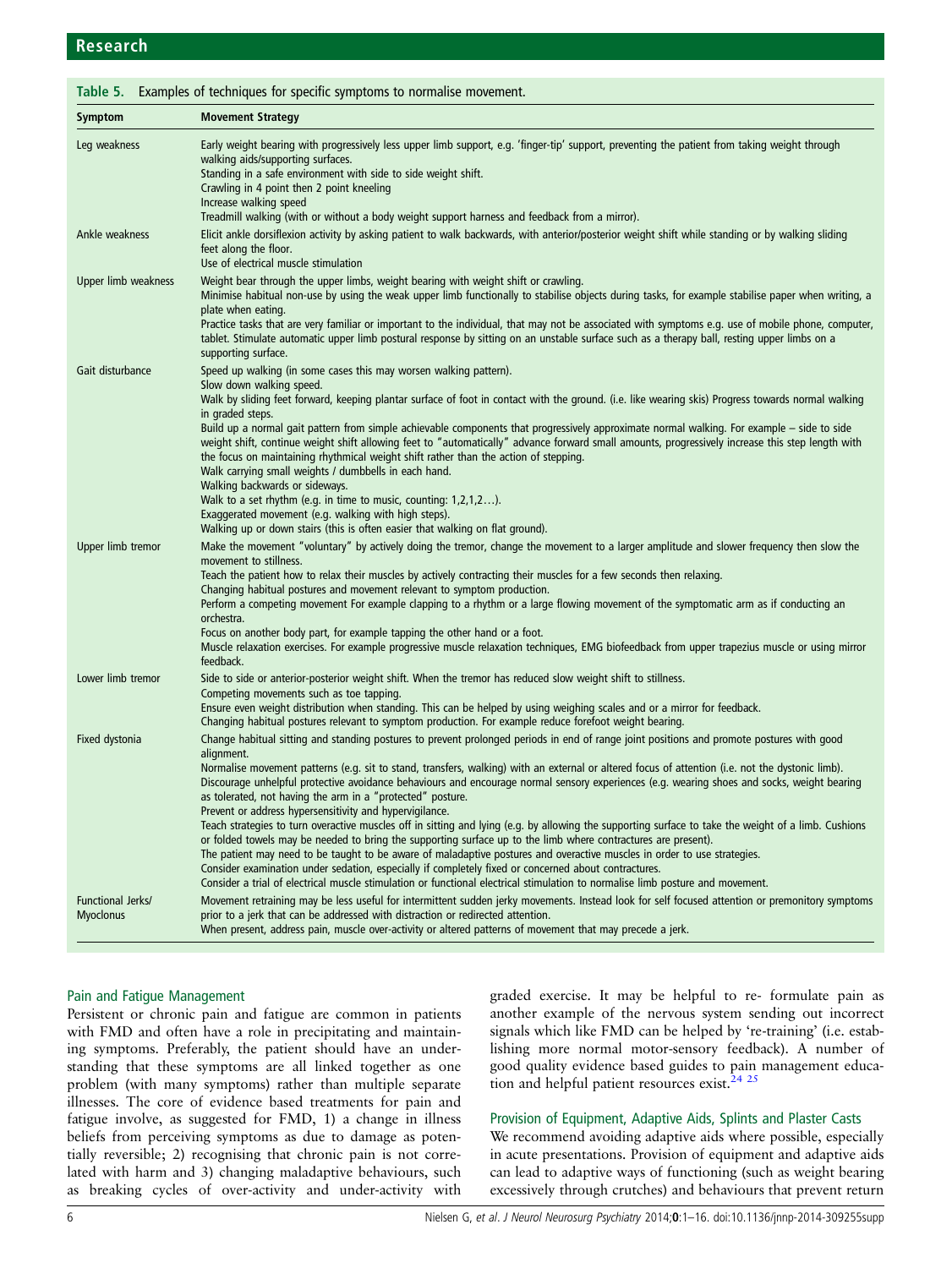of normal movement and result in secondary changes such as weakness and pain.

In some cases use of equipment may be necessary for pragmatic reasons (for example to ensure safety after proven injuries) in which case it should be considered as temporary and provided with a plan to wean its use. We recommend ensuring the patient understands the potential harmful effects of equipment and a plan should be in place to minimise this (for example ensuring the patient with a wheelchair has opportunity to stand and mobilise as much as is safe and possible). For patients with FMD who have not responded to treatment, adaptive equipment may improve independence and quality of life and should be considered.

We strongly advise against immobilising a patient in splints, plaster casts or similar devices. In one study of fixed (functional) dystonia (n=103), 15% developed their problem or deteriorated markedly during or after immobilisation in a plaster cast. In no case did immobilisation in a plaster cast result in lasting improvement.<sup>[26](#page-15-0)</sup>

### Electrotherapies – Functional Electrical Stimulation, EMG feedback, TMS and TENS

The use of electricity has a long history in the treatment of FMD and can be traced back to the 19th century.<sup>27</sup> <sup>28</sup> We would not recommend any of these electrotherapies as isolated treatments. Functional electrical stimulation (FES) may be a useful adjunct to treatment, particularly in patients with a func-tional gait disturbance.<sup>[29](#page-15-0)</sup> Ideally FES should be used as a therapeutic modality and not a permanent mobility aid. Electrical muscle stimulation (not necessarily FES) can be used to demonstrate normal movement and help change illness beliefs. It may also work at the level of motor relearning.

EMG biofeedback can be used to address illness beliefs and may be useful to retrain movement in functional weakness<sup>[30](#page-15-0)</sup> or muscle relaxation for tremor and fixed postures.

Recent studies of transcranial magnetic stimulation (TMS) also offer some promise. $31$  None of the published studies were controlled and none involved exposure to protocols of TMS that could be considered neuromodulatory. It is likely that placebo and suggestion play a large role in patients where this is successful although TMS may have a specific role, like hypnosis or therapeutic sedation, $32 \frac{33}{3}$  in being able to demonstrate move-ment in limbs that can't be seen to move any other way.<sup>[34](#page-15-0)</sup> TMS, like FES may therefore be a useful additional tool for some patients, and one that specialised physiotherapists could incorporate into their practice.

TENS that produces a tingling sensation without pain or muscle twitch has been described as a treatment for patients with FMD.<sup>[35](#page-15-0)</sup> For patients with functional anaesthesia or marked sensory loss, we have used a TENS machine with the stimulus setting increased to a high level to improve sensory awareness.

### Falls and Self Harming Behaviour

Falls in patients with FMD are often considered to have a low risk of injury, in particular the common pattern of "controlled descents". Where this is the case, staff should be made

aware of this possibility and it may be appropriate for the patient to take greater (apparent) risk. The situation is more complex where there is a history of self harm which may sometimes manifest as a fall. The risk of injury during therapy sessions is likely to be higher. In this case clinical decisions should be made with support from a multidisciplinary team (MDT). The physiotherapist can help manage this situation by being

upfront about falls injury risk, document discussions and clinical decisions in the medical notes and encourage the patient to be involved in decision making.

### SYMPTOM SPECIFIC INFORMATION Functional Gait Disturbance

In [table 5](#page-5-0) we have listed some strategies that can be useful to help retrain gait. In addition, careful assessment may identify contributing factors amenable to a physiotherapy approach that includes education and movement retraining. Some examples include antalgic movement patterns, fatigue and myalgia, fear of falling associated with somatic symptoms of panic and excessive upper limb weight bearing through walking aids.

Gait retraining can be approached in a number of ways, for example Facilitated (hands on) support in replacement of walking aids. Hands on support is gradually reduced as confidence improves, preferably with limited awareness of the patient. Encouraging use of light touch support from the surrounding environment can be used as an alternative to walking aids. Gait retraining can be practiced in progressively more challenging environments such as outdoors, on uneven surfaces and crowded environments. This may be particularly important where a fear of falling is significant.

Changing walking speed can help normalise movement. A gait pattern characterised by excessive slowness and attention to movement, may improve if encouraged to speed up. Conversely some patients (e.g. those with tremulous movement or muscle over-activity) will respond better to slowing down movement and speed is worked on later as a rehabilitation goal.

An approach to gait retraining has been described in the literature where the patient is required to master a series of prescribed manoeuvres. Each stage in the series progressively approximates normal walking and the patient is not allowed to progress to the next stage until the current stage was mastered and previous stages remain effectively executed. $36-39$  $36-39$  This approach may be helpful in some patients, such as those whose symptoms are very resistant to change. However we generally would not recommend such a rigid approach to physiotherapy. This rehabilitation approach also involved confining a patient to a wheelchair to prevent unhelpful reinforcement of symptomatic movement. This is something we do not advocate.

### Weakness

There is limited or no value in strengthening exercises for functional weakness as the problem is fundamentally not one of muscle weakness but movement control. Specific muscle strengthening exercises are likely to encourage self focus and explicitly controlled movement and therefore exacerbate the functional symptom. Tasks should be goal oriented, such as walking, transferring and drinking from a cup.

Whole body movement in a safe environment that include upper limb and lower limb weight bearing may be helpful, such as moving from supine to sitting to 4-point-kneeling to two-point-kneeling to standing. Weight bearing through a limb will automatically activate proximal stabilising muscles around the hip and shoulder girdles that the patient may not be able to access when tested in isolation.

The patient who has been using a wheelchair or weight bearing through crutches should be encouraged to stand even if they believe this will not be possible. They can be reminded that the aim is to encourage automatic movements. They can be told that initially their gait may be worse than it is with crutches. Clearly this should be performed in a safe and protected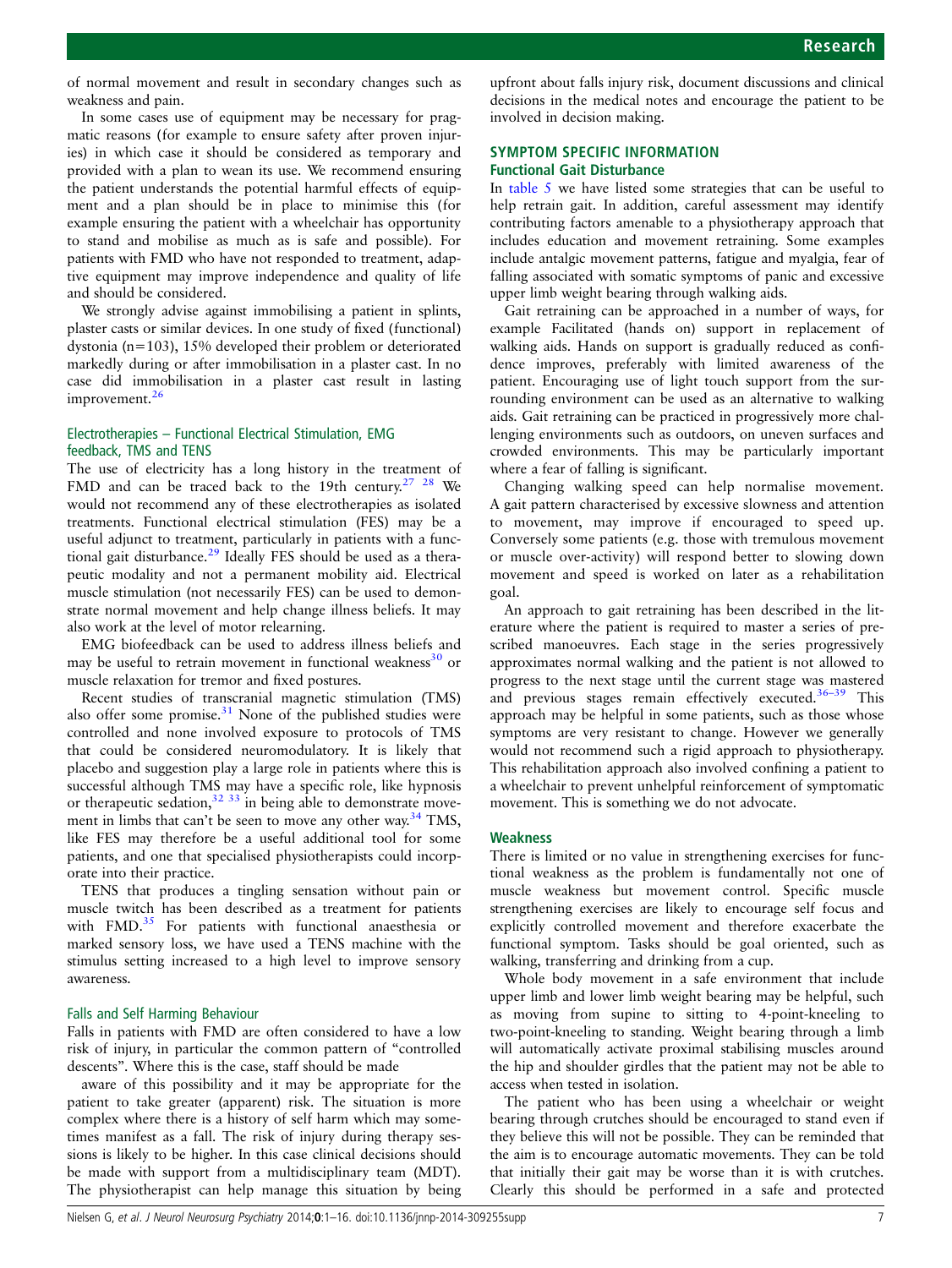environment and performance will be adversely affected if the patient feels unsafe.

Walking with facilitated support, preventing the patient from taking excessive weight through the support may be helpful to build confidence. "Finger-tip" support at the patients upper limbs or at their knees with the therapist standing close may instil a sense of confidence and psychological support. The patient should be encouraged to look ahead and definitely not at the affected limb(s). Maintaining eye contact with the patient may help prevent them from watching their body. Managing falls risk is a complex issue and we discuss this separately below.

### Functional Tremor

Functional tremor is usually generated by muscle co-contraction or in a similar manner to voluntary shaking with alternate activation of agonists and antagonists around a joint.

Patients often perceive that their tremor is continuous, however this is rarely the case. A novel experiment demonstrated that patients dramatically over estimate the presence of a functional tremor when compared to measurements from a tremor watch.<sup>[40](#page-15-0)</sup> It was hypothesised that when the patient was not attending to their tremor, the tremor ceased. Any interventions that reduce the presence of the tremor will help by limiting reinforcement of the movement pattern or behaviour, essential breaking the habit.

A starting point for physiotherapy may be to help the patient to explore and develop strategies that control or stop the tremor, some specific ideas are given in [table 5](#page-5-0). These strategies aim to interfere with the tremor by distraction and or a competing movement. Strategies such as these may help patients develop a sense of control or agency over the movement, without which they may adopt unhelpful passive coping strategies. Using strategies to control a functional tremor usually requires practice and may not be successful on the initial attempts. Visual feedback from a mirror is often helpful to establish control.

Physiotherapy should also consider and discourage habitual postures and movement patterns that may exacerbate the tremor. A common presentation in functional tremor occurs when the patient sits with forefoot contact with the floor, triggering a lower limb tremor via a clonus mechanism. In this case changing lower limb posture so the heel and forefoot have floor contact can stop the movement. Commonly patients attempt to control a tremor by increasing the tension in their muscles (e.g. clenching a fist). This tends not to be a helpful solution as functional tremor is primarily a problem of muscle over-activity and the inability to relax muscles at will. There may be value in developing treatments using EMG biofeedback to teach the patient how to relax their muscles. Targeting muscles proximal to the tremor may help to reduce unhelpful attention to the tremulous limb.

#### Functional (Fixed) Dystonia

Functional dystonia is often associated with high levels of pain and commonly overlaps with the diagnosis of complex regional pain syndrome type 1.[26](#page-15-0) Patients typically present with fixed posturing of limbs, and joint contractures may become a major source of disability. If the limb position is fixed then an evaluation under anaesthetic is useful to determine the available range which may influence immediate physiotherapy goals. If examination under anaesthesia is carried out then it should be used as an opportunity to demonstrate the reversibility of the position to the patient (by video recording or by carrying out the procedure under light anaesthesia).<sup>[23](#page-14-0)</sup>,  $^{3\overline{3}}$  Many patients with fixed dystonia report a different position (usually more normal)

of the affected limb (or an absence of the limb) with their eyes closed. This observation can be shared with the patient to emphasise that there is a problem in the map of the limb in the brain, not a problem in the limb itself.

Treatments that involve immobilisation of the joint in casts and splints are likely to be harmful. $26$  Similarly passive stretches and explicitly controlled movement and exercises are likely to increase unhelpful self focused attention and exacerbate the problem. Treatment should focus on retraining the maladaptive postures, movement patterns and muscle over-activity that contribute to the fixed posture during the patient's 24 hour routine. A common issue that should be addressed is a habitual sitting posture in the dystonic position, for example prolonged sitting with lower limb joints in end range positions (e.g. ankle plantarflexion and inversion). These are often positions of comfort or

feel 'normal' for the patient and the therapist must convince the patient that they are problematic and the cause of contracture.

Normalising movement will stretch muscles without undue attention and will limit unhelpful muscle co-contraction via reciprocal inhibition. Muscle over-activity may occur as a pain protective response or as learnt behaviour in the absence of pain. Over time prolonged muscle over-activity will accelerate muscle shortening and lead to joint contractures. Treatment involves patient education and replacing maladaptive movements and postures with practical therapeutic alternatives that allow over-active muscles to relax. In most cases addressing pain with the principles of chronic pain management will be important. Areas of hypersensitivity should be desensitised through graded exposure to normal sensation and movement. For example the wearing of socks and shoes, symmetrical weight bearing and normalising sitting and standing postures.

#### Functional Jerks / Myoclonus

Treatment of intermittent symptoms can be challenging. Exploration of symptom onset may reveal a history of pain or injury. Treatment may include recognising and addressing the precipitating factors such as increased self focused attention prior to a jerk, pain, muscle over-activity, altered patterns of movement and altered posture. If no precipitating factors that are amenable to physiotherapy can be identified, the patient may be more suited to a cognitive behavioural therapy approach which can focus on premonitory symptoms or approaching the problem as a 'habit' which needs to be unlearnt. In those patients who do have premonitory symptoms, the jerk, although unwelcome may also produce a temporary sense of relief from these symptoms or give a feeling of "release of tension". Understanding

this can be helpful in explaining to the patient why they have developed the 'habit' in the first place and to find other ways of dealing with premonitory symptoms.

### TECHNIQUES WE DO NOT RECOMMEND

There are a number of rehabilitation approaches described in the literature that we advise against using as first line treatment. These are:

- 1. Deception of the patient through any form. For example telling the patient that lack of recovery means the symptoms are all in the mind, $41$  and the use of deceptive placebo treatments.
- 2. Confining the patient to a wheelchair outside of therapy sessions while their gait pattern remains affected by functional symptoms.<sup>[39](#page-15-0)</sup>
- 3. Managing functional symptoms with surgery. Surgical procedures are a commonly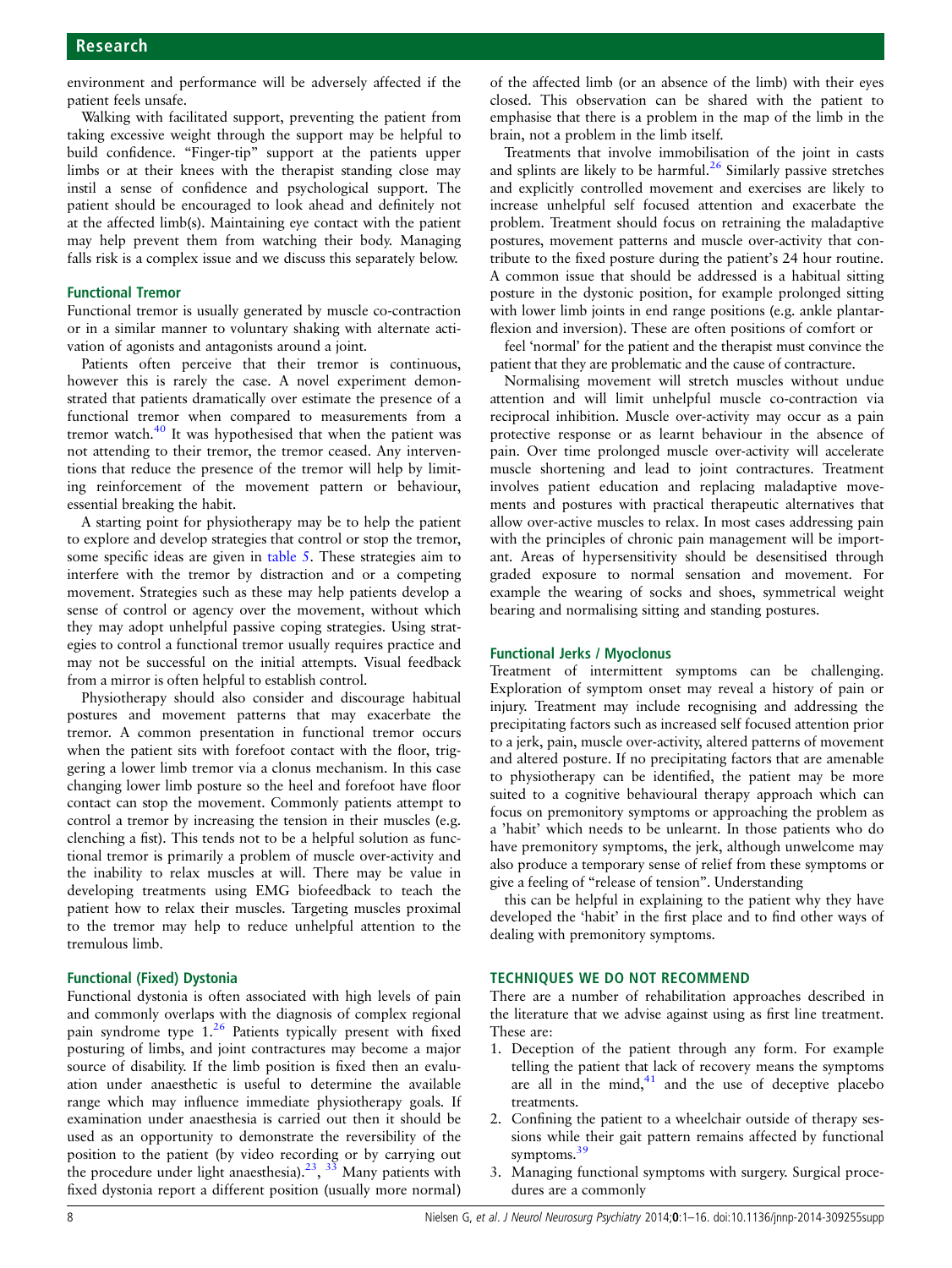reported precipitant of FMDs.<sup>[10](#page-14-0) [26](#page-15-0)</sup> Some patients with fixed functional dystonia seek amputations which usually result in worsening of symptoms.<sup>[42](#page-15-0)</sup> There may be a role for tendon lengthening surgeries in cases with fixed contractures confirmed by evaluation under anaesthetic, however this comes with a risk of exacerbating functional symptoms and chronic pain.

### TREATMENT PARAMETERS

The optimum treatment setting, duration and intensity are unknown and are likely to vary with symptom severity, chronicity and possibly presentation/phenotype. Inpatient settings allow for the reduction of social and environmental factors that may be working to trigger or maintain symptoms and for higher intensity of treatment. Domiciliary treatment can target real world problems that the patient will face on discharge which may result in symptom relapse. Outpatient settings have the advantage of service provision over a longer period of time. A "stepped care" approach to treatment is the ideal situation, where treatment complexity can be escalated according to patient need.<sup>[43](#page-15-0)</sup>

In the absence of evidence for specified treatment parameters for FMD, it would be reasonable to take into consideration rehabilitation guidelines for similar conditions. The National Institute for Health and Care Excellence (NICE) in the United Kingdom recommend offering patients with low back pain up to 8 sessions of a tailored structured exercise programme over 12 weeks. They recommend that treatment can be escalated to a combined physical and psychological treatment programme comprising around 100 hours over a maximum of 8 weeks.<sup>[44](#page-15-0)</sup>

### GROUP THERAPY

There was little experience of group therapy among the health professionals involved in this document and there is no published evidence. Group therapy may have benefits for selected patients in sharing unusual experiences involved in having FMD. We would suggest that if groups are used that they are carefully moderated by someone with experience of group treatments. For most patients individualised treatment is preferable because of the heterogeneous nature of FMD.

#### OUTCOME MEASURES

This is an unresolved issue in studies of FMD. Changes in disability (for example using the Functional Independence Measure),  $37 \frac{38}{45}$   $45 \frac{46}{46}$  quality of life (for example the SF-36), clin-ical global impression (5 point scale)<sup>[2](#page-14-0)</sup> <sup>47</sup> and cost benefit have been used. Objective research measures for FMD, such as the Psychogenic Movement Disorders Rating Scale<sup>[48](#page-15-0)</sup> have questionable value in clinical practice and also for research because FMD symptoms are so variable. Table 6 lists some commonly used and potentially useful outcome measures.

### DISCHARGE AND FOLLOW UP / CONCLUDING TREATMENT

A set discharge process agreed at the start of treatment (Treatment Contract/Agreement) is beneficial as it helps both parties plan for the conclusion of treatment and limit potential associated problems. A self management plan should be in place that may include strategies and exercises that have been helpful, future goals with realistic time frames and strategies

to prevent a return to unhelpful behaviours (for example pacing, graded activity and exercise plans to prevent boom-bust activity cycles). Setbacks and symptom relapses following treatment are common and it is important for the patient to be prepared to manage this. A follow up appointment several months

### Table 6. Useful outcome measures

#### Physical Outcome Measures

- Functional Mobility Scale<sup>[1](#page-14-0)</sup>
- Berg Balance Scale
- 10 metre Timed Walk
- Functional Independence Measure<sup>37</sup> 38 45 46
- The Modified Rankin Scale<sup>4</sup>
- Patient Reported Outcome Measures
- Clinical Global Impression Scale<sup>[47 49](#page-15-0)</sup>
- Short Form 36 / Short Form 12<sup>[47](#page-15-0)</sup>
- Illness Perception Questionnaire (IPQ) / Brief-IPQ<sup>[47](#page-15-0)</sup>
- Hospital Anxiety and Depression Scale<sup>[5](#page-14-0)</sup> Work and Social Adjustment Scale
- 
- Outcome Measured Used in Research Psychogenic Movement Disorders Rating Scale<sup>[21](#page-14-0)</sup> <sup>48</sup>
- Video Rating Scale for Motor Conversion Symptoms<sup>[36](#page-15-0)</sup>
- 

after discharge can be helpful to review and reset goals and to "troubleshoot" issues that may have arisen.

A discharge summary letter to the patient, GP and relevant clinicians can have therapeutic value if it is used as an opportunity to reinforce information given to the patient and to educate others about the diagnosis and treatment.

#### FMD & PSYCHIATRIC COMORBIDITY

Patients with psychiatric comorbidity are generally more highly represented in a group of patients with FMD compared to the general population. For some patients psychiatric comorbidity may be present, relevant to the onset of FMD and require specialist psychiatric treatment. This may need to be before (e.g. where an individual is at risk of self harm or reluctant to engage in physical rehabilitation), during or after physiotherapy. Our experience is that psychotherapy (in particular treatment for anxiety and depression) is often more successful after some improvement has occurred during physiotherapy.

### LIMITATIONS

This document aims to address the problem of a lack of information and evidence for physiotherapists treating patients FMD. We recognise that there are a number of limitations to our recommendations. Most significant is that they are based on limited evidence. Our aim is only to provide advice for physiotherapists. We recognise that physiotherapy is only one part of the MDT, and other disciplines such as occupational therapy and psychological therapies may have an equal or greater role in particular patients. Patients with FMD are a heterogeneous group and each patient will have unique factors contributing to their symptoms.

### CONCLUSIONS / SUMMARY

FMD are complex and the aetiology is multi-factorial. Patients with this diagnosis are therefore heterogeneous. Treatment needs to reflect this. Physiotherapy aimed at restoring movement and function has face validity, is becoming evidence based and is acceptable to patients. Physiotherapy resources are currently employed for patients with FMD but the supporting structures do not exist and there is a lack of information for physiotherapists to help plan their treatment. The biopsychosocial model and recommendations that we present are aimed at helping physiotherapists to plan individualised treatments that target the problems that contribute to a patient's symptoms. A stepped care approach is important to escalate treatment when necessary.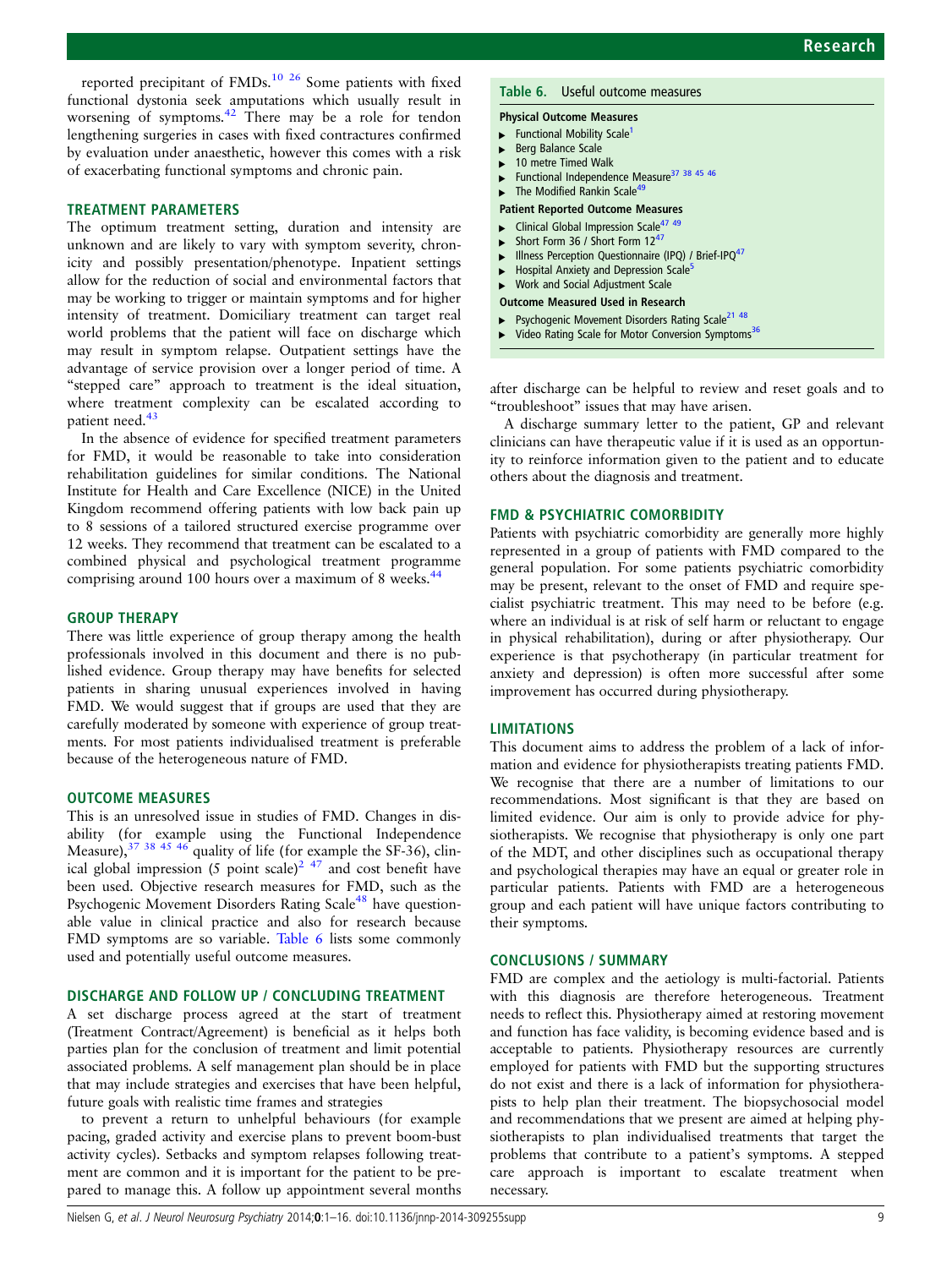### FREQUENTLY ASKED QUESTIONS The patient still appears really angry or unclear about their diagnosis. I can't seem to change their mind. What should I do?

It is reasonable to try on a couple of occasions to persuade the patient of their diagnosis using the steps above including written information. If however the patient remains of the view that the diagnosis is wrong after that then it may be most appropriate to suspend treatment (see [Table 3](#page-3-0). Example of things to say). It is important for everyone to understand that having confidence in the diagnosis will not in itself lead to improvement. But the techniques that a physiotherapist will want to try will be hampered in a patient who is concerned that a diagnosis has been missed. For example if a particular exercise leads to pain or relies on risking the possibility of falling. The physiotherapist should communicate the problem back to the referring physician to see if further consultations with a doctor can help to alter things.

### Do patients with FMD fall during therapy and if they fall do they injure themselves? What about self harm?

Falls in patients with FMD are often considered to have a low risk of injury, in particular the common pattern of "controlled descents". Where this is the case, staff should be made aware of this possibility and it may be appropriate for the patient to take greater (apparent) risk. The situation is more complex where there is a history of falls with injury, self harm or other psychiatric problems. In this case the risk of injury during therapy sessions is likely to be higher and clinical decisions should be made with support from a MDT. The physiotherapist can help manage this situation by being upfront about falls injury risk, document discussions and clinical decisions in the medical notes and encourage the patient to share responsibility for decision making.

### How do you strike a balance between progressing mobility and managing falls risk?

We suggest being explicit with the patient that some risks need to be taken in order to progress and proceed when they are willing.

### How do you manage patients with intermittent symptoms? (i.e. symptoms that may not be present during the physiotherapy session).

A thorough assessment may identify symptom exacerbating behaviours, movement patterns or postures or other relevant issues such as chronic pain with hypervigilance. Treatment can involve education and development of symptom management plan that addresses these issues. If assessment has not identified any problems that you feel are amenable to physiotherapy, then the patient may be more suited to other treatments (such as occupational therapy, cognitive behavioural therapy or other psychological therapies). If appropriate, it may be possible to provoke symptoms (e.g. with movements or busy environments) and techniques can then be practised.

### What should I do if I think my patient is feigning

This is an age-old concern for patients and doctors dealing with FMD. It is not surprising given that the symptoms arise from the voluntary nervous system and are diagnosed using tests that are equally positive in patients feigning motor symptoms. Clear evidence of feigning can only be obtained if there is a marked difference between what the patient says they can do, and what

they are seen to do. Discrepancies in movement are NOT evidence of feigning - this is how the diagnosis of a FMD is made. If a patient appears better when unobserved then it may just be that the symptoms are experienced mostly when they think about them, but are less pronounced when they don't.

Follow up studies, consistent clusters of symptoms and syndromes, patient descriptions of dissociative aspects of their symptoms and wear marks on shoes and equipment all provide evidence of the genuine nature of FMD in the vast majority of patients.

### Are patients with FMD eligible for benefits? What if I am asked to do a report for benefits/work insurance?

Access to disability benefits should rely fundamentally on the symptoms a patient has and their resultant disability, and not on the diagnosis the patient has. Insurance companies may ask for additional information, but a report of the symptoms a patient has and the diagnosis should still be made in the manner it would be made for any other cause of neurological symptoms.

### How should I manage relapse?

Relapse of symptoms is more common than a straightforward recovery. For most patients it is helpful to anticipate that at some stage symptoms will relapse. They can be told that recovery from FMD typically involves a series of relapses, but with underlying progressive improvement. It is worth going through how the patient will feel and respond when they do relapse, anticipating a different response to the one they had before they knew what the diagnosis was. A relapse is an opportunity to re-evaluate possible physical and psychological triggers and obstacles to improvement. It is useful to plan in advance what an appropriate response would be for carers and health professionals dealing with a relapse. For example, being taken as an emergency to hospital can sometimes lead to a longer relapse than if the patient can manage it quietly at home. In some cases a relapse of symptoms may indicate the need for escalating treatment, for example to more formal MDT rehabilitation.

### What should I do if I think my patient has a FMD but they have not been given a diagnosis?

Physiotherapists have reported that they are often referred patients with FMD but the diagnosis was not discussed with the patient, either because the clinician did not know this was the diagnosis or because they failed to communicate it. $8$  This is a difficult situation for both the therapist and the patient. In this case we suggest the physiotherapist should write to the responsible clinician, asking if they can clarify the diagnosis, explaining that this will change the treatment approach and effectiveness of treatment. If this is unsuccessful we suggest persevering with a trial of treatment, the literature suggest that rehabilitation can sometimes be successful without a clear diagnosis.<sup>[3](#page-14-0)</sup> Treatment can still address symptom precipitating and maintaining factors.

### Physiotherapy is no longer helping but I can't find a way to discharge the patient

We discussed setting goals and a treatment contract earlier in this article. In some cases a physiotherapist may find that the patient is very keen to continue treatment even though they appear to be making little progress. In this situation we suggest transparency with the patient about their lack of progress and the fact that physiotherapy is not helping. This does not exclude treatment helping at some point in the future. If you are working with a lot of patients with FMD it is essential to focus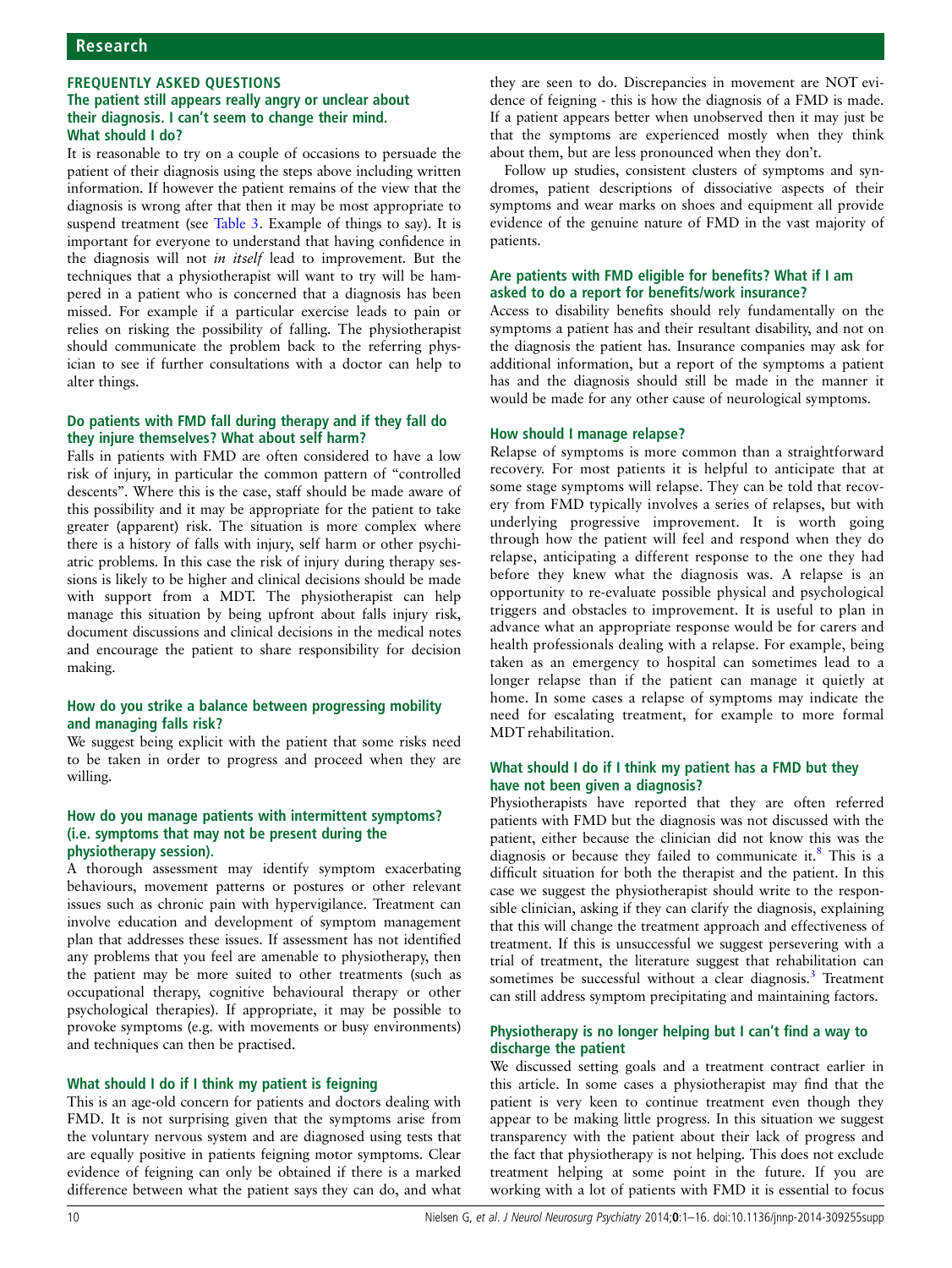your efforts where they are likely to have some impact. Teams that don't do this may become quickly demoralised. An example of phrasing in this situation which does not blame the patient is given in [Table 3.](#page-3-0) "You have worked really hard on these sessions and hopefully you agree that I have too. I'm sorry that I have not been able to help. I don't think further treatment from me will be helpful at the moment. Remember that with your diagnosis there is always the potential to improve at a later stage."

### How should I manage the situation when there is a lot of pressure on me to facilitate the patient's discharge from hospital but they have not improved and do not feel able to go home.

We commonly hear from therapists working in acute hospital settings who feel unsupported in arranging a difficult discharge from hospital. In complex situations, decision making and discharge planning should involve the multidisciplinary team. No one individual should feel responsible for decisions made. It may be appropriate to hold a meeting with the team, patient and their family prior to discharge. The responsible medical team in particular may need education on functional disorders and the value of rehabilitation.

### My patient wants to talk to me about traumatic events. What should I do?

It's not unusual for patients to confide new information regarding psychological symptoms or undisclosed traumatic events to their physiotherapist. We would suggest acknowledging information but making it clear that this is not the purpose of physiotherapy. This may be an opportunity to show the patient how psychological therapy, where appropriate, may complement physiotherapy in the treatment of their condition. Ensure this information is passed back to the referring clinician for further assessment including risk assessment.

### I suspect my patient is anxious or depressed but they deny this and do not feel psychological treatment is relevant to them. How can I help this situation?

If the patient does not think psychological treatment is relevant to their problem, referring them regardless is unlikely to be helpful and will damage the therapeutic relationship. After developing some trust the patient may acknowledge psychological symptoms. For other patients, the process of physiotherapy may help them make links between the impact of stress and other psychological factors on symptoms.

### I am worried about making my patient worse by "feeding in" or "medicalising" their beliefs or behaviours.

Many health professionals worry that providing rehabilitation is somehow medicalising a problem and thus "feeding in to it". We would suggest that it is no less appropriate to "medicalise" functional disorders than it is to medicalise migraine or depression. We have discussed the importance of the patient approaching treatment with the right illness beliefs. Discussing symptoms or taking a patient's concerns seriously is an essential step in treatment. It would be unhelpful to reinforce beliefs that FMD is irreversible, progressive, dangerous, due to a sinister disease process or to in anyway increase health anxiety.

### CASE STUDIES

The following 4 case studies have been put together to demonstrate how the above treatment recommendations can be put into practice. The patients described in each case are fictional but based on scenarios we commonly encounter and our experience of patients that have had a good outcome following treatment. We acknowledge there are important roles for other health professional in these case examples, but for clarity we have only discussed physiotherapy treatment.

### **Tremor**

Miss A had a 12 month history of a right upper limb tremor which started following an adverse reaction to a trial of migraine relieving medication. At the time she was told the tremor was nothing to worry about and should resolve in a few days. However it persisted and was a source of great embarrassment. To suppress the tremor she would clench her fist and when in public she hid her hand in her pocket or behind her back. Her hand had become very painful and she felt her tremor was progressively getting worse. Miss A saw a neurologist who made a diagnosis of functional tremor based on clinical features. A small number of investigations were completed which were negative. She was referred to physiotherapy for management of a functional tremor.

### Physiotherapy Assessment

After a comprehensive subjective history and physical assessment, the physiotherapist noted the following problems –

- 1. A persistent right upper limb tremor that was variable in frequency and amplitude.
- 2. Miss A reported that she accepted the diagnosis, but found it difficult to understand why this happened to her.
- 3. Habitual disuse. Miss A hid her right hand when in public. She had adapted to only using her left hand for activities, including writing with her non-dominant left hand.
- 4. Hypersensitivity and pain affecting the right hand and forearm.
- 5. Tight finger and wrist flexor muscles due to constant fist clenching. Pain prevented assessment of range of motion but it appeared there may have been some muscle contracture.
- 6. Fatigue with boom bust activity patterns.
- 7. Miss A reported her mood had become low, but this had only been a problem since the tremor started. She worried that she would lose her job and was very concerned that the tremor may be a progressive neurological disease.

Miss A's goal was to be able to write with her right hand again and return to normal duties at work.

### Physiotherapy Treatment

Physiotherapy started by addressing Miss A's understanding of the diagnosis, describing the tremor as a learnt movement pattern. It was discussed that the reaction to medication was clearly important in triggering the tremor, but the investigations have shown that this event did not seem to cause structural damage. The tremor has more in common with a learnt movement pattern than a tremor due to neurological disease. A characteristic of this type of tremor is that it requires some attention in order to manifest. This explains why the tremor changes when attention is directed elsewhere and this is how the neurologist diagnosed the tremor. The physiotherapist then demonstrated to Miss A how her tremor entrained and she was able to observe in a mirror short periods when her tremor paused during distraction and certain movements. It was explained that distraction of attention can be used to help retrain the brain and the muscles of the arm to stop the tremor. That this is a difficult thing to do and it takes time and practice. The aim initially should be to try to develop some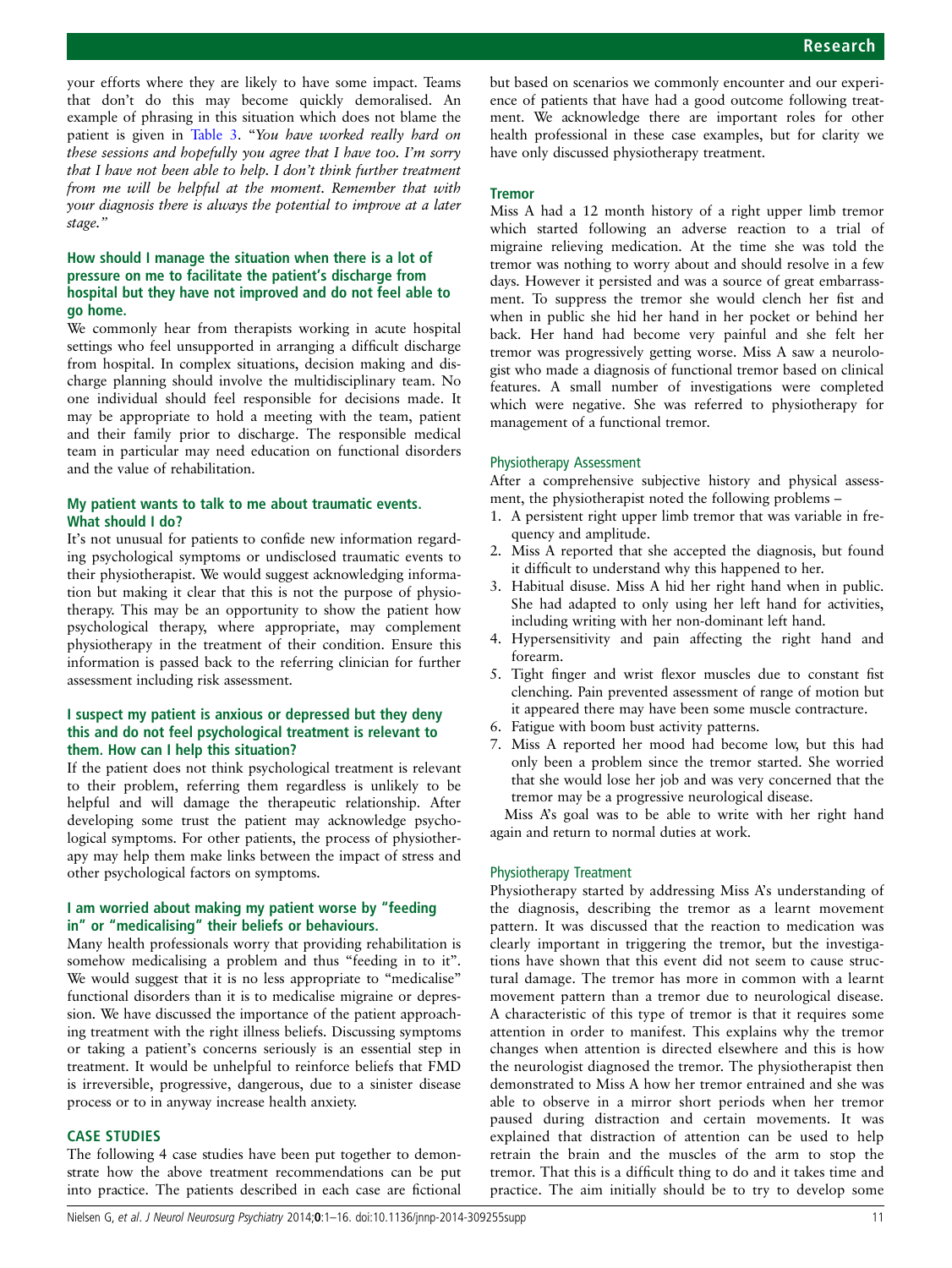control over the tremor and slowly reduce the impact it has on everyday life over time.

The physiotherapist guided Miss A through an exploration of how she could influence the tremor, using a mirror as feedback. Miss A could see how certain postures appeared to exacerbate her tremor, in particular over activity of upper trapezius muscles with elevated shoulders. She also learnt how to entrain her tremor with large flowing movements of her arm as if conducting an orchestra and clapping at the same frequency of the tremor and then slowing down.

In physiotherapy sessions, Miss A created a management plan that included the following –

- 1. Practicing strategies to control her tremor 2 or 3 times each day.
- 2. Trying to stop hand clenching to suppress the tremor. They acknowledged that it did make the tremor less noticeable but in the long run it was counterproductive as it had resulted in muscle tightness, pain and exacerbation of the tremor.
- 3. Desensitising the right hand by generally increasing the use of the hand, drying her hand thoroughly with a rough towel, using moisturizing cream and allowing others to touch her hand gently.
- 4. Addressing the habitual nonuse of the right hand by incorporating the hand into some specific activities as a starting point. There were washing her hair, cleaning and to try to brush her teeth right hand. It was acknowledged that initially this may be less efficient than not using the hand at all, but it should get easier with practice.
- 5. Addressing fatigue by reducing boom and bust activity patterns and starting a gentle graded exercise and activity programme.

After several sessions of physiotherapy and implementing the management plan, Miss A reported feeling as if she had greater control of the tremor. The tremor continued but she felt it was less severe and she had noticed there were times during the day when her tremor was less prominent and sometimes absent. The hypersensitivity and pain had improved on a visual analogue scale and it had become easier to use the right hand. On good days she was able to sign her name with her right hand. Miss A was discharged from current treatment after 8 sessions and was booked into a 6 month follow up appointment. At follow up things had progressed but fatigue persisted and mood remained low. The physiotherapist suggested Miss A could discuss further management of low mood and fatigue with her doctor. Miss A's management plan was updated to ensure changes were maintained. A discharge report was sent to the patient, general practitioner and referring neurologist which invited a re-referral should there be any deterioration in Miss A's symptoms.

Comment: This case study illustrates the key principles in our published guidance. It also shows that a thorough assessment can reveal problems associated with the tremor that can be amenable to physiotherapy. It is common for patients to have residual symptoms after some improvement and this should not be interpreted as a poor response to treatment. There is also a role for other health care professionals that we have not discussed including occupational therapy and psychological therapy.

### Fixed Dystonia

Ms B, a 36 year old woman, presented with a fixed plantarflexed and inverted ankle. Eighteen months ago she fell unexpectedly and sustained an ankle injury. Unable to weight bear, she presented to the accident and emergency department of her local hospital. There she was assessed, had an X-ray that did not

reveal a fracture and was sent home with crutches and pain killers. Over the following months the pain seemed to get worse, she remained unable to take her full weight through the foot and was dependent on crutches to walk. Several months after the initial injury, Ms B noticed her foot had started to turn inwards. She was sent to a physiotherapist who suggested passive stretches, after which Ms B would have significantly increased pain for the next 48 hours. The inversion posturing progressed and her ankle became completely "locked". She had further investigations and an evaluation under anaesthetic which demonstrated fair range of motion. While sedated her ankle was placed in a plaster cast in a neutral position. This was very painful and resulted in skin breakdown. When removed 6 weeks later, the foot immediately returned to a plantarflexed and inverted position and had become very sensitive to touch. Ms B was referred again to physiotherapy, this time with a diagnosis of fixed dystonia. She was reluctant to attend as her previous experience of physiotherapy was very painful and did not help.

### Physiotherapy Assessment

The following problems were noted on assessment –

- ▸ Severe pain affecting the left foot and ankle, exacerbated by weight bearing and passive movement. Ms B was dependent on high doses of analgesics which only helped a little.
- ▸ Altered sensation to the foot and ankle. In addition, Ms B reported her foot felt as if it was straight when it was in an inverted position.
- ▸ Habitual sitting postures where the foot and ankle joints were in the "dystonic position" at the end of joint range (plantarflexion and inversion).
- ▸ Dependence on crutches to walk, weight bearing heavily through her upper limbs. She swung her left and right leg through together, taking little or no weight through the left side. When standing still the lateral and dorsal surface of her left foot would rest on the ground.
- ▸ Shoulder pain had developed secondary to heavy use of crutches and subsequently Ms B had become more dependent on a wheelchair.
- ▸ Altered patterns of movement moving from sit to stand and uncontrolled stand to sit, with minimal weight through the left leg.

### Physiotherapy Treatment

The physiotherapist reassured Ms B that they had seen fixed dystonia before and that that while it is not common, it is not a rare or unusual diagnosis. Physiotherapy commenced by helping her understand the problem of fixed dystonia. It was explained that the original injury was important for triggering the problem. The injury together with persistent pain changed the way the movement is controlled and that it is possible to regain some control over the foot. They discussed that it was difficult to explain why this had happened to her, however for a number of reasons, the posturing had been learnt involuntarily by the brain and was outside Ms B's control. It was described that the ankle draws Ms B's attention, possibly due to pain and then the attention would drive or exacerbate the ankle posturing. The experience Ms B had described, that when she closes her eyes, her foot feels straight when it is actually inverted is commonly reported in fixed dystonia. This helps to explain that much of the problem is to do with the way the brain is processing information (including pain) producing a 'distorted map' in the brain but that it is possible to retrain this. It was explained to Ms B that manual therapy and passive treatments such as stretches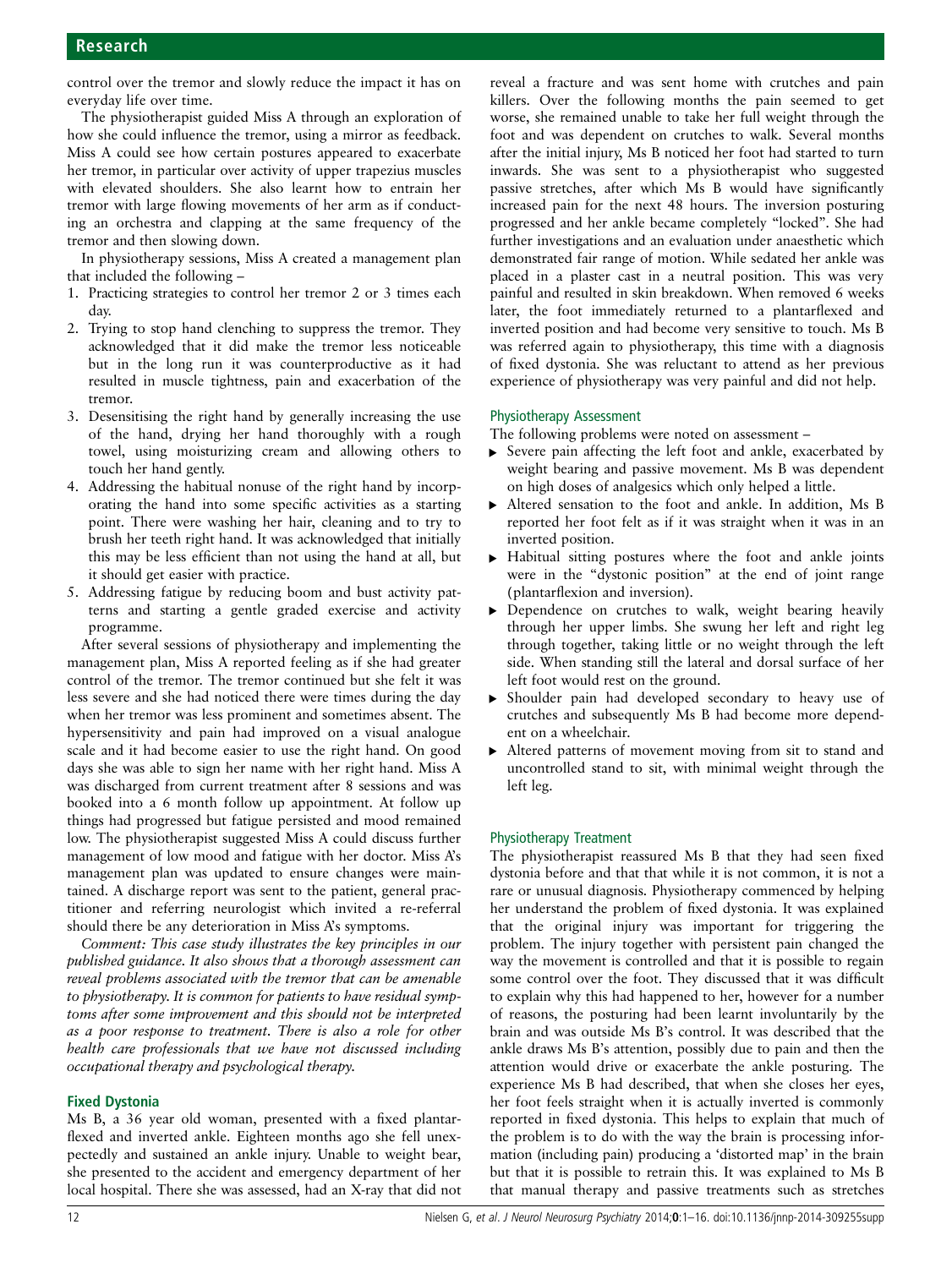and splinting were usually counterproductive as they increased attention to the area, which exacerbates posturing. In addition they do not help to retrain the muscles. The physiotherapist explained that a better approach to rehabilitation is to address the pain with a management approach and to change habitual movement patterns, postures and behaviours that reinforce the posturing.

Movement retraining progressed through the following goals –

- ▸ Retraining sit to stand to sit. This goal helped redirect Ms B's focus away from her foot. She was encouraged to start to take more weight through the left. Within a few sessions of physiotherapy the movement pattern improved resulting in activation of the left ankle dorsiflexor muscles, which in turn reduced the plantarflexion and inversion muscle torques, this in turn improved the foot position on standing and sitting.
- To stand with an improved foot position. By standing up with the improved movement pattern the left foot was in a better position to accept weight. Adding rhythmical anteriorposterior weight shift helped to improve alignment further by activating and relaxing the ankle plantarflexion and dorsiflexion muscles.
- To stand with weight distributed evenly through both feet. Rhythmical lateral weight shift helped to introduce weight through the left foot and build confidence to take the weight without fear of the ankle giving way or significant increased pain. Feedback from a mirror helped.
- ▸ Slowly over the following sessions the focus became gait retraining by introducing stepping to her improved standing alignment. Ms B was gradually encouraged to decrease the amount of weight placed through her crutches and increasing the weight through her leg. Functional electrical stimulation and treadmill training with mirror feedback were helpful additions to physiotherapy sessions.

In addition to the movement retraining, Ms B wrote out a personal management plan in her physiotherapy workbook and updated it after each session. It included the following plans and goals –

- ▸ To reduce the time she spent in the unhelpful "dystonic position" (end of range joint positions) when sitting. She understood that while these positions seemed to relieve discomfort, they were damaging to the ankle joint, exacerbating pain when she tried to straighten her ankle and probably contributed to her altered sense of joint position.
- ▸ To stand up and sit down using her new improved pattern of movement at every opportunity, with the aim that this would become automatic.
- ▸ To change her walking pattern with crutches so that she phased out the habit of swinging both legs through together. A graded approach was taken for this goal as Ms B felt that it would be unfeasible to make sudden changes due to the increased effort, increased pain and decreased speed of reciprocal stepping.
- ▶ To plan her week to avoid boom and bust activity patterns, and schedule in short rests into activities to stop pain from escalating to unmanageable levels.

At times, physiotherapy progress was very slow and the interval between some sessions was extended to accommodate this. Ms B experienced a number of exacerbations of pain and posturing during her rehabilitation but with rest and some support was able to get back on track. Twelve months on, things had improved significantly. She required a single crutch to walk, but was putting most of her weight through the left foot. She didn't feel ready to stop using the crutch. Ms B reported feeling a little disappointed that things were not completely better, but she was

relieved that they were no longer getting worse. She understood that time was a limiting factor in her recovery and by continuing to follow her management plan things should continue to improve. She continued to experience the occasional set back, and was frustrated with the slowness of her recovery but she was optimistic that things would continue to improve.

### Functional Gait

Mr C had a 2 year history of gait disturbance following a fall down stairs. At the time he was admitted to hospital with a suspected spinal injury but a comprehensive set of investigations were normal. Despite this Mr C had high level pain, reduced power in both legs and when assisted to stand his legs would shake. He spent 5 days in hospital receiving physiotherapy and occupational therapy and was discharged home on high levels of analgesics with a walking-frame and some adaptive equipment. Over the following months there was some improvement in Mr C's mobility and he no longer required walking aids but his gait pattern had not returned to normal. He remained confused about his persistent symptoms and felt his injury had not been taken seriously. When things hadn't improved after 18 months he was re-referred for a neurology assessment. A diagnosis of functional neurological symptoms was made based on positive clinical signs and some repeat investigations. Mr C was helped to understand how his back injury and subsequent pain were important triggers for developing his walking problems but that there was no underlying structural deficit. Mr C was referred to physiotherapy for assessment and treatment of functional gait disturbance.

### Physiotherapy Assessment

The following problems were noted on assessment –

- ▸ Continuous low back pain. The pain varied in intensity from 4 to 10 out of 10 and was exacerbated by walking for more than a few minutes.
- ▶ Dependence on 2 crutches to walk.
- ▸ Walking pattern was characterised by tremulous movement during stance phase of gait. Swing phase was effortful and he had a forefoot initial contact. He had intermittent episodes of freezing, where he was unable to initiate swing.
- $\triangleright$  Mr C reported falling at least 5 times a week. He rarely injured himself during a fall, but sometimes sustained cuts and bruises.
- ▸ He was usually independent with all his personal care needs. On good days he would do all the housework and meal preparation but on bad days he was unable to get out of bed.
- ▸ He had great difficulty sleeping at night due to pain and would often sleep during the afternoon.

### Physiotherapy Treatment

The physiotherapy service was only able to offer blocks of 8 treatment sessions and this was explained to Mr C prior to commencing treatment. The 8 sessions of physiotherapy included education and movement retraining while building on a personal management plan.

The physiotherapist explored Mr C's beliefs about his symptoms and diagnosis making it clear that he should feel free to be honest about his thoughts. The physiotherapist addressed Mr C's concerns, first by acknowledging the severity of the symptoms and the resulting disability. They discussed objectively the results of investigations which show his spinal cord was intact and then explained that it is very possible to have neurological symptoms such as weakness, or poor coordination and balance with an intact neurological system. The physiotherapist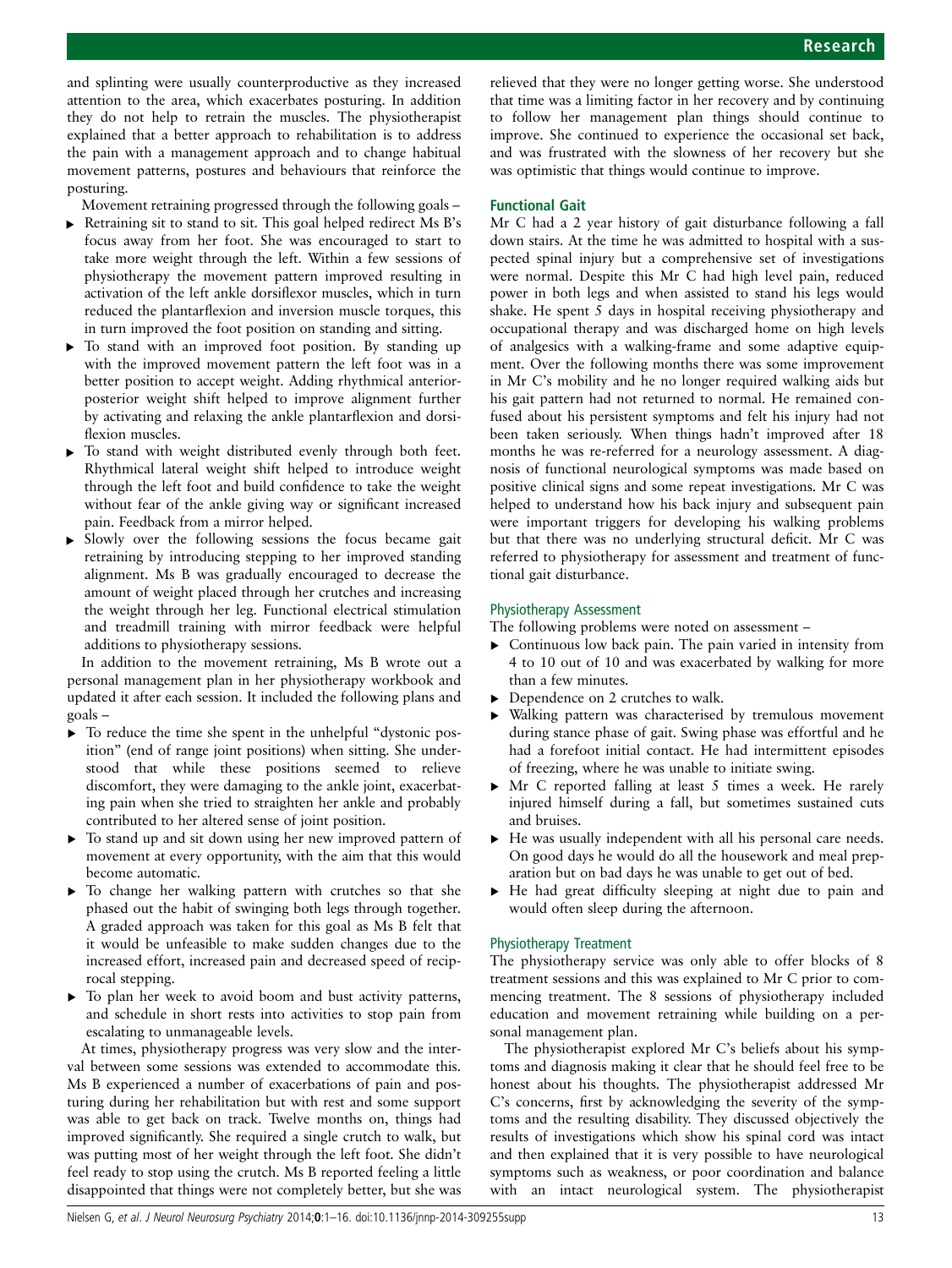described the initial injury to Mr C as having triggered a cascade of events which have changed the way the brain processes motor and sensory signals and led to the functional gait disorder. It was discussed that shock or a fight or flight response at the time of injury can be important. This information was reinforced by demonstrating how the positive clinical signs of his functional symptoms supported the diagnosis, for example Hoover's sign or that walking backwards is easier than walking forwards.

Mr C interpreted his persistent pain as a sign of persistent injury. Treatment involved helping him to understand the concept of central sensitisation and that the experience of pain does not in his case necessarily mean harm. He was given the simple idea that chronic pain is like a "volume knob" turned up too high in the pain pathways of the nervous system. Pain was addressed as a part of physiotherapy management with education, identifying maladaptive behaviours (such as Mr C's boombust activity cycle), identifying maladaptive postures and movement patterns and he starting a graded activity and exercise plan. The plan was reviewed and updated at follow up physiotherapy sessions.

The movement retraining components of treatment aimed to progress Mr C through a progression of purposeful movement starting from sit to stand. This was progressed to standing with smooth rhythmical weight shift. The weight shift was used to entrain and supress his lower limb tremor. Mr C's steps had become very effortful, so the aim was to initiate some relaxed "automatic" steps. This was achieved by allowing his feet to advance forward very small amounts during weight shift. It was initially difficult to suppress Mr C's very active and stiff steps but with perseverance he was able to allow his foot to slide forward. By keeping his focus directed towards the rhythmical weight shift, over time he was able to progress the length of his steps and his movement pattern was progressed towards normal walking. This was practiced between parallel bars for support and reassurance, though Mr C was discouraged from taking weight through his hands. By the fifth physiotherapy session, Mr C was able to use this technique, with less emphasis on weight shift, to take several smooth steps, supporting himself very lightly on furniture or a wall. At this point physiotherapy focussed more specifically on gait retraining exercises. Walking by sliding his feet along the floor prevented the excessive plantarflexion and forefoot initial contact. Within a single session this was progressed to walking by sliding heels along the ground and then to walking by "gently touching heels down" (heel strike). These exercises provided an altered focus of attention, which seemed to help dampen his effortful gait. This progression of movement was practiced in subsequent sessions and Mr C was encouraged to try to subtly use this progression over several steps to normalise his walking at home. By the 7th physiotherapy session Mr C had developed a number of different strategies he could use improve his walking pattern. He felt that he had to concentrate in order to walk with this improved pattern and that he would easily slip back into his effortful gait when distracted. The final sessions of physiotherapy aimed to help his walking become more automatic and to increase speed. They used a treadmill in front of a mirror and practiced walking outdoors and in challenging environments, where Mr C was encouraged to utilise different strategies to control his walking and take a number of short breaks as his movement became worse.

Mr C had stopped using his crutches at home and in physiotherapy sessions but did not feel confident to leave home without them. When pushed to walk in challenging

environments without crutches, his gait pattern was much worse. They discussed that it would probably be counterproductive to rush relinquishing the crutches. That he can minimise the problems they cause by not weight bearing heavily through his hands. They practiced walking with a single crutch and made a plan to slowly reduce their use starting in more familiar environments and shorter outings such as the local shop.

The final physiotherapy session reviewed all the information that Mr C had been given, which had been summarised in a physiotherapy workbook. A management plan was finalised and included lists of helpful movement strategies that normalised Mr C's gait, a pacing and exercise plan and suggestion of what he can do on those inevitable bad days. Mr C was discharged from physiotherapy with a comprehensive report that was also sent to his general practitioner and referring neurologist. It was agreed that Mr C could be referred back to the service in the future and he could contact the physiotherapist by phone if there were any questions.

### Weakness

Mrs D was admitted to an acute neurology ward via the accident and emergency department with left sided weakness. She had a number of investigations including brain and spinal cord MRI, nerve condition studies and blood tests. All of which were normal. Mrs D was referred to the ward physiotherapists for rehabilitation and to facilitate discharge from hospital.

### Physiotherapy Assessment

The following problems were noted on assessment –

- ▸ Reduced power in left upper and lower limb. On assessment her power was approximately 2-3/5, with some give-way weakness.
- ▸ Reduced sensation to light touch on the left side.
- Mrs D was able to move from lying to sitting independently with effort by using her right arm to lift her left leg over the edge of the bed. She had independent sitting balance but felt unable to stand and was afraid of falling. She was independent with pivot transfers.
- ▸ Mrs D stated that nobody had told her what was wrong with her, however it was documented in the notes that the diagnosis of functional weakness had been given to the patient.
- ▸ Mrs D was concerned that she was going to be discharged from hospital without a "proper diagnosis" and be unable to look after herself. She described feeling very isolated and missed her friends and family.

### Physiotherapy Treatment

The physiotherapist felt that treatment could not progress usefully until Mrs D had a better understanding of the diagnosis. After further discussion Mrs D acknowledged that someone had told her she had functional weakness but she described feeling confused about what had happened to her and why. A family meeting was arranged with Mrs D, her husband, the neurologist, the ward nurse and the therapy team. At the meeting the neurologist explained that the diagnosis of functional weakness was based on Mrs D's presenting symptoms. The positive Hoover's sign was demonstrated and it was explained how it showed that it was possible to get the muscles in the left leg to turn on by moving the right leg. This demonstrates that "the wiring" from the left leg to the brain is intact but the problem lies with the brain having difficulty sending the message. For this reason it is possible to retrain these messages with rehabilitation involving physiotherapy and occupational therapy. The neurologist also explained how the test that had been performed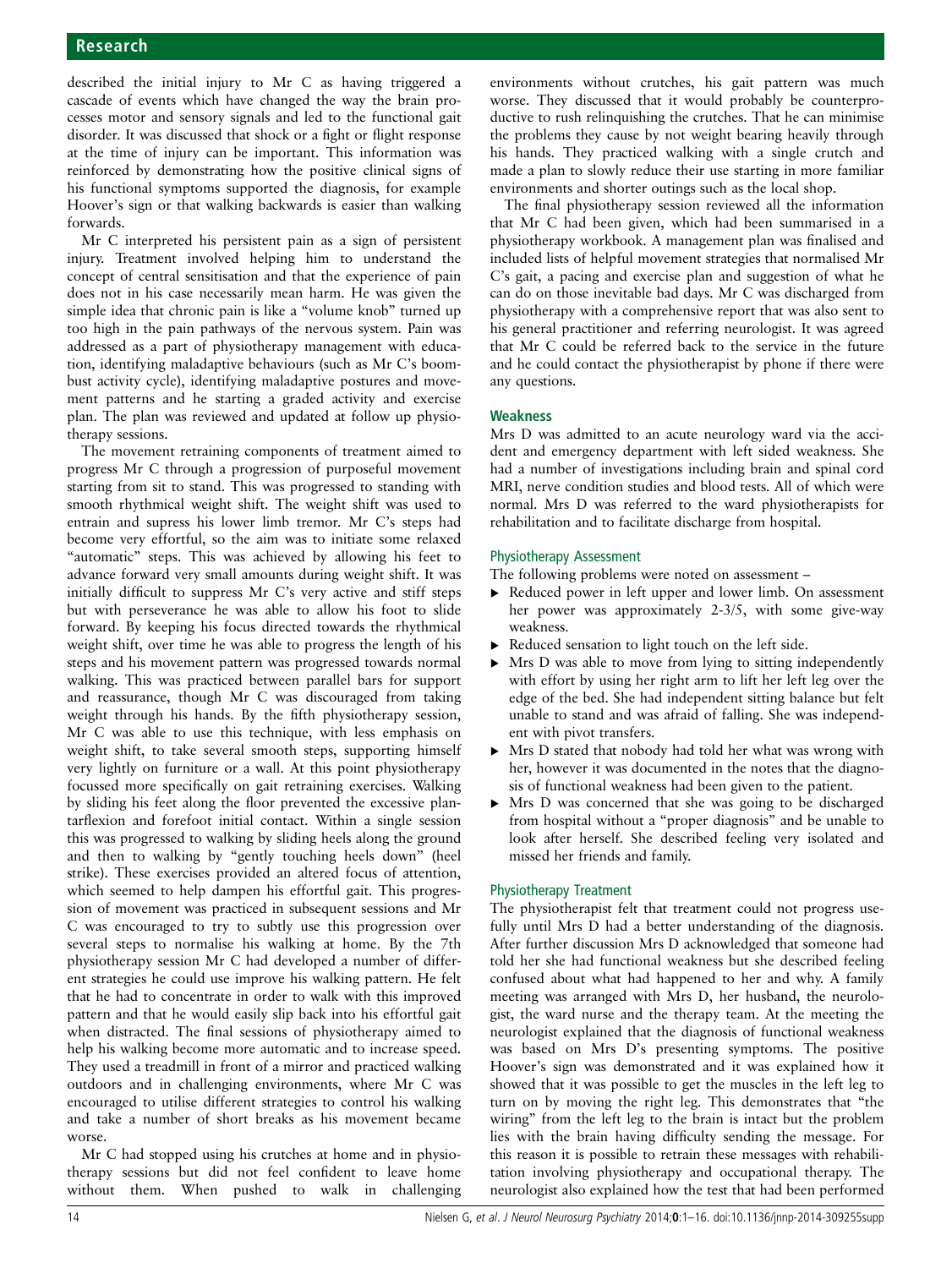<span id="page-14-0"></span>had ruled out some other common causes of weakness such as stroke. It was discussed that the question "why functional symptoms occur" is more difficult to answer, in the same way that we do not completely understand why other neurological conditions occur, such as multiple sclerosis. The answer is likely to be multifactorial, it often occurs following injury or illness and it is different in every case. It was discussed how psychological factors can sometimes be important and that multidisciplinary rehabilitation often involves psychological therapy. Mrs D agreed to meet with the psychologist for an assessment.

At the next physiotherapy session, Mrs D demonstrated a good understanding of her condition, stating she was aware that there was nothing structurally wrong. She expressed an interest in knowing what she should be doing to help herself. Together with a colleague, the physiotherapist assisted Mrs D to a standing position from sitting over the edge of the bed. One therapist provided hand held assistance at the left upper limb and the other therapist was sitting in front of Mrs D, providing reassurance and minimal facilitation only at the knees. Following 3 repetitions of sit to stand, further time was spent discussing the diagnosis and answering Mrs D's questions. It was explained how they were using automatic muscle activity, which allowed Mrs D to stand and will allow her to walk in time. Mrs D was given a list of things she could do to help her rehabilitation. This included changing the way she transferred, reducing the weight through the arms and allowing more automatic activity in the legs. It also included sitting out in the chair as tolerated and trying to use both hands when taking a drink, washing and eating. The occupational therapist provided additional support for this. They discussed that exercises in the bed were less useful than automatic, purposeful movement (such as standing and transferring from bed to chair).

The next day, Mrs D managed to move from sit to stand with less support. Treatment included 3 stands for 1 minute and lateral weight transference in standing. Mrs D managed to mobilise 2 metres with hand held assistance of 1 and minimal facilitation at her knees. Treatment was repeated in the afternoon when Mrs D managed to walk 2 laps of 3 metres with assistance. Mrs D received lots of encouragement and positive feedback throughout the session.

On day 3, the focus of treatment was walking. Assistance was given using a "fingertips hold" where the therapist stands in front of the patient and provides minimal support through the fingertips. This ensured Mrs D was not able to lean heavily through her upper limbs and all the weight is taken through her lower limbs. This position also allowed good eye contact between the physiotherapist and Mrs D to allow prompting and encouragement and to prevent her from looking down. Mrs D managed 7 metres with one rest. Over the next few days gait re-education was continued with Mrs D using fingertip support from walls and furniture or within parallel bars. The reasoning behind avoiding walking aids was discussed. It was explained that a walking aid would encourage more weight to be taken through the upper limbs and this would hinder her progress. That to ensure optimal muscle activity, it was important for all body weight to be taken through the lower limbs. Mrs D was satisfied with the explanation. By day 6 she was walking with supervision only and was managing to walk to the toilet with the nursing staff. On day 8 Mrs D managed a flight of stairs and was able to go home on weekend pass, which was a success. Her gait pattern was still abnormal with quite a marked hesitation prior to stepping with the right leg. To address this a treadmill was used and her gait pattern normalised after 2 sessions, with only some

minor hesitation. Mrs D was discharged home with referrals made to a gym exercise scheme and a community rehabilitation team.

#### Acknowledgements Nil

Authors roles GN, JS and ME prepared the first draft of the manuscript. All authors attended the consensus meeting and agreed on content to be included in the final manuscript. GN, JS and ME revised the manuscript. All authors reviewed the revised manuscript.

Financial disclosures GN is funded by an NIHR Clinical Doctoral Research Fellowship, MJE is supported by an NIHR Clinician Scientist Grant, JS is supported by an NHS Scotland NRS Career Research Fellowship.

#### Competing Interests: None.

Funding Sources for Study: Nil

#### **REFERENCES**

- Jordbru AA, Smedstad LM, Klungsøyr O, et al. Psychogenic gait disorder: A randomized controlled trial of physical rehabilitation with one-year follow-up. J Rehabil Med 2014;46:181–7.
- Czarnecki K, Thompson JM, Seime R, et al. Functional movement disorders: successful treatment with a physical therapy rehabilitation protocol. Parkinsonism Relat Disord 2012;18:247–51.
- 3 Nielsen G, Stone J, Edwards MJ. Physiotherapy for functional (psychogenic) motor symptoms: a systematic review. J Psychosom Res 2013;75:93–102.
- Stone J, Carson A, Duncan R, et al. Who is referred to neurology clinics?-the diagnoses made in 3781 new patients. Clin Neurol Neurosurg 2010;112:747-51.
- Carson A, Stone J, Hibberd C, et al. Disability, distress and unemployment in neurology outpatients with symptoms 'unexplained by organic disease'. J Neurol Neurosurg Psychiatry 2011;82:810–3.
- Bermingham SL, Cohen A, Hague J, et al. The cost of somatisation among the working-age population in England for the year 2008–2009. Ment Health Fam Med 2010;7:71–84.
- 7 Gelauff J, Stone J, Edwards M, et al. The prognosis of functional (psychogenic) motor symptoms: a systematic review. J Neurol Neurosurg Psychiatry 2014;85:220–6.
- 8 Edwards MJ, Stone J, Nielsen G. Physiotherapists and patients with functional (psychogenic) motor symptoms: a survey of attitudes and interest. J Neurol Neurosurg Psychiatry 2012;83:655–8.
- 9 Edwards MJ, Adams RA, Brown H, et al. A Bayesian account of 'hysteria'. Brain 2012;135:3495–512.
- 10 Pareés I, Kojovic M, Pires C, et al. Physical precipitating factors in functional movement disorders. J Neurol Sci 2014;338:174–7.
- 11 Stone J, Warlow C, Sharpe M. Functional weakness: clues to mechanism from the nature of onset. J Neurol Neurosurg Psychiatry 2012;83:67-9.
- 12 Stone J, LaFrance WC Jr, Brown R, et al. Conversion disorder: current problems and potential solutions for DSM-5. J Psychosom Res 2011;71:369–76.
- 13 Stone J, Carson A. Functional and dissociative (psychogenic) neurological symptoms. In: Daroff RB, Fenichel GM, Jankovic J, Mazziotta J, eds. Bradley's Neurology in Clinical Practice. Philadelphia: Elsevier, 2012.
- 14 Edwards MJ, Bhatia KP. Functional (psychogenic) movement disorders: merging mind, brain. Lancet Neurol 2012;11:250–60.
- 15 Stone J. The bare essentials: Functional symptoms in neurology. Pract Neurol 2009;9:179–89.
- 16 Duncan R, Razvi S, Mulhern S. Newly presenting psychogenic nonepileptic seizures: incidence, population characteristics, and early outcome from a prospective audit of a first seizure clinic. Epilepsy Behav 2011;20:308–11.
- 17 Espay AJ, Goldenhar LM, Voon V, et al. Opinions and clinical practices related to diagnosing and managing patients with psychogenic movement disorders: An international survey of movement disorder society members. Mov Disord 2009;24:1366–74.
- 18 McKenzie P, Oto M, Russell A, et al. Early outcomes and predictors in 260 patients with psychogenic nonepileptic attacks. Neurology 2010;74:64–9.
- 19 Edwards MJ, Stone J, Lang AE. From psychogenic movement disorder to functional movement disorder: it's time to change the name. Mov Disord 2013;29:849–52.
- 20 Stone J, Edwards M. Trick or treat? Showing patients with functional (psychogenic) motor symptoms their physical signs. Neurology 2012;79:282–4.
- 21 Dallocchio C, Arbasino C, Klersy C, et al. The effects of physical activity on psychogenic movement disorders. Mov Disord 2010;25:421–5.
- 22 White P, Goldsmith K, Johnson A, et al. Comparison of adaptive pacing therapy, cognitive behaviour therapy, graded exercise therapy, and specialist medical care for chronic fatigue syndrome (PACE): a randomised trial. Lancet 2011;377:823–36.
- 23 Stone J, Gelauff J, Carson A. A "twist in the tale": altered perception of ankle position in psychogenic dystonia. Mov Disord 2012;27:585–6.
- 24 Butler DS, Moseley GL. Explain Pain. Adelaide: Noigroup Publications 2003.